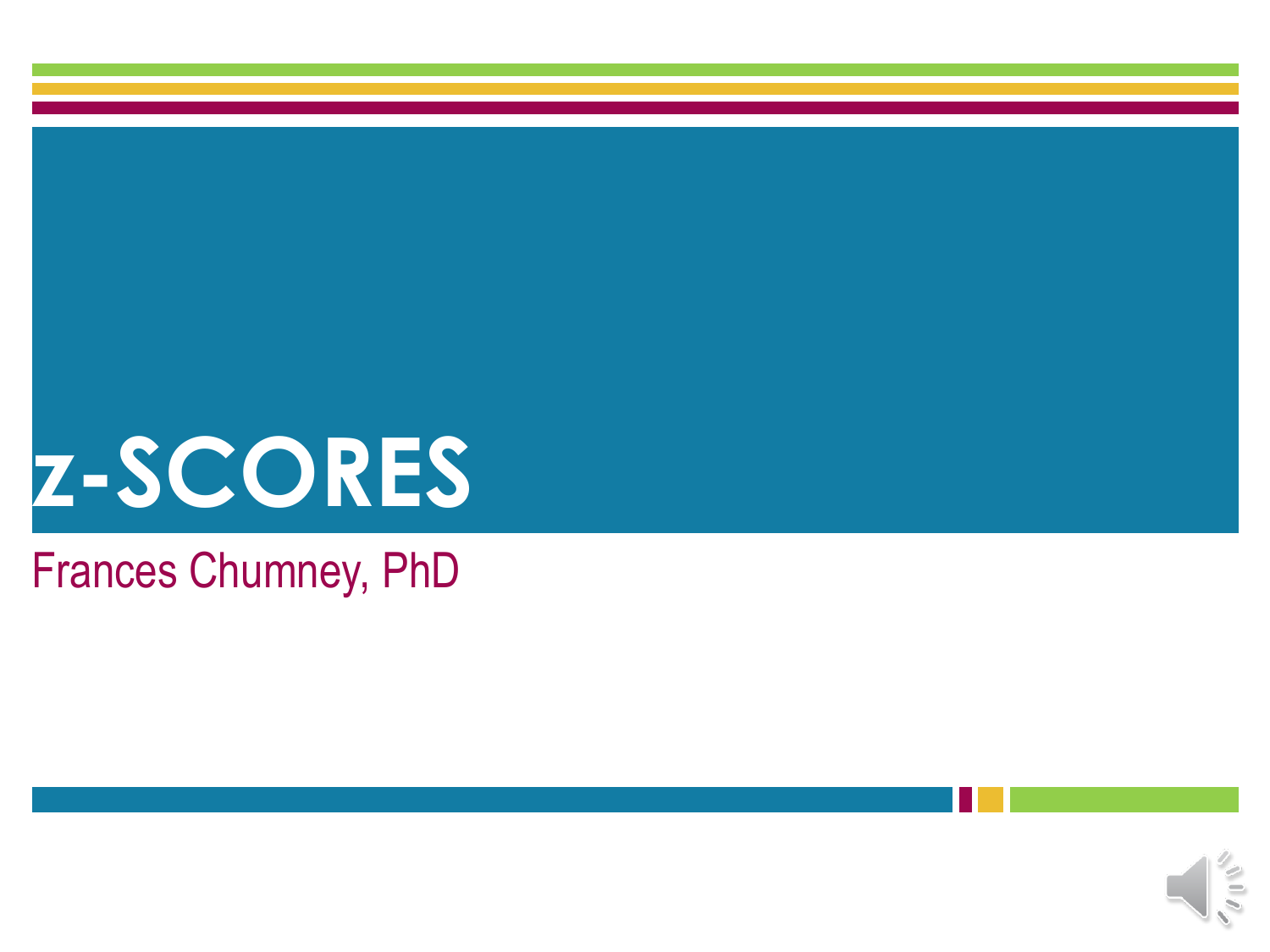## **CONTENT OUTLINE**

- Overview of *z*-Scores
- ▶ Probability & Normal Distribution
- **► Distribution of Sample Means**



**Z-SCORES** 2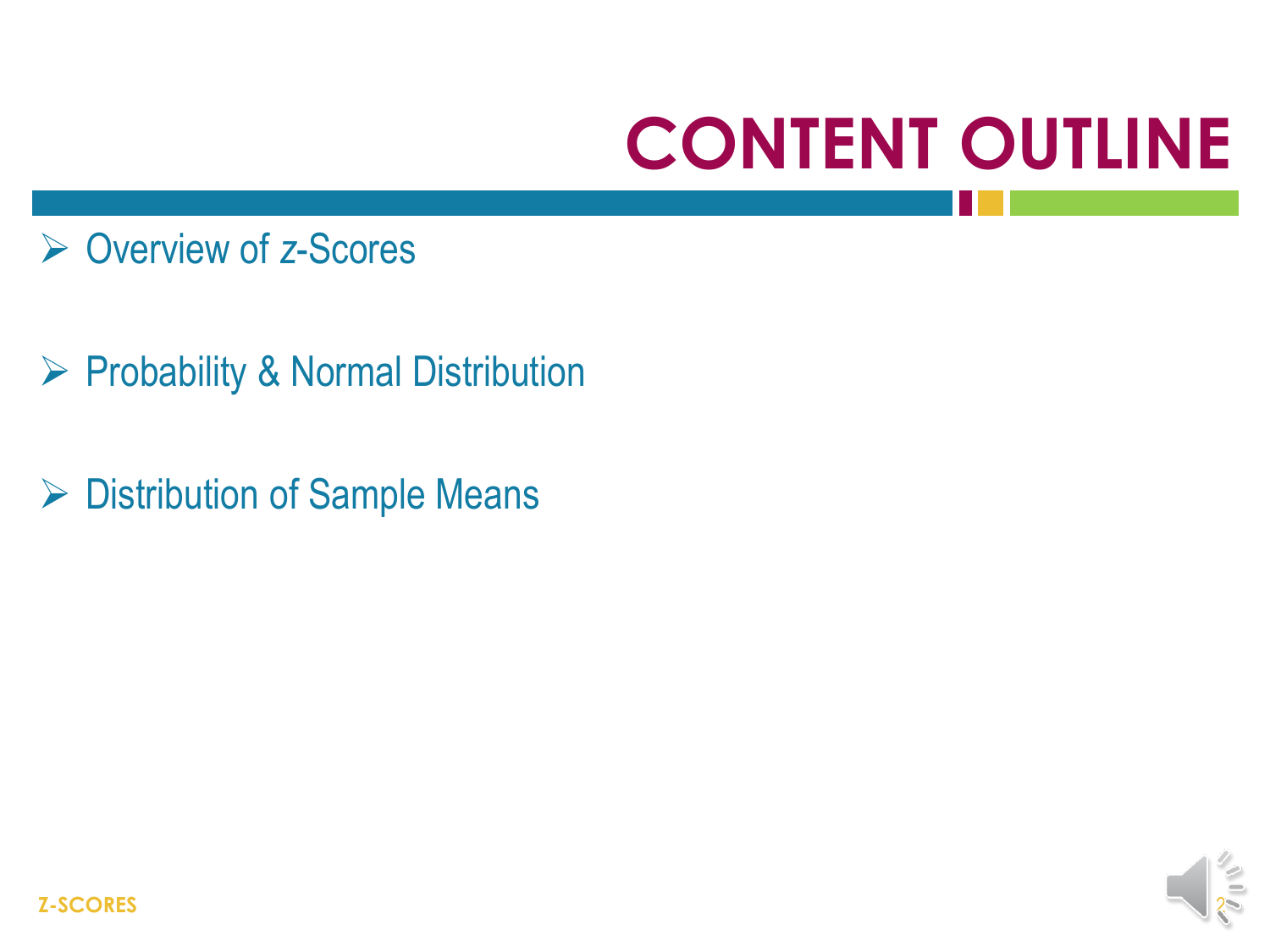### **OVERVIEW OF Z-SCORES**

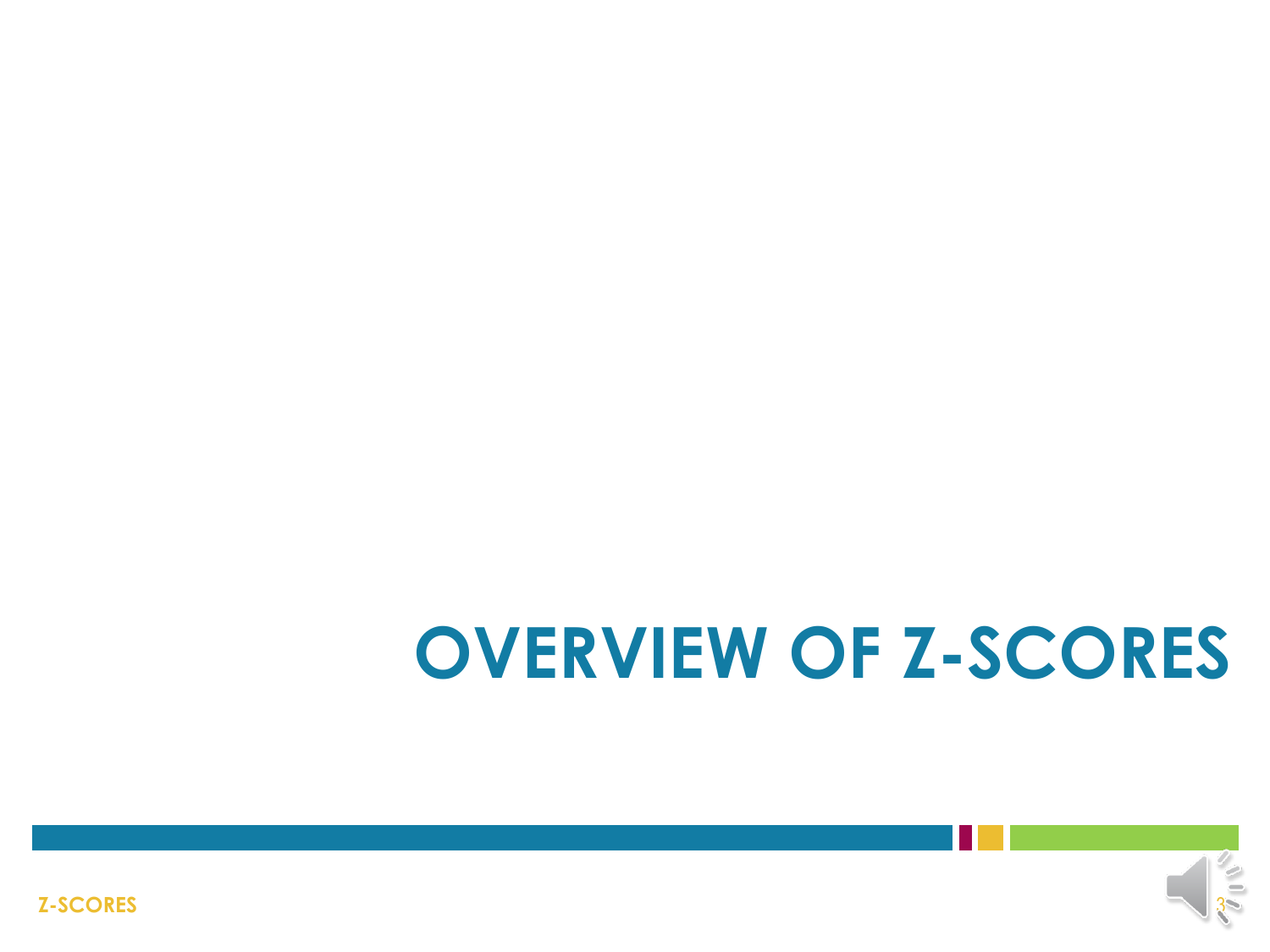# **OVERVIEW OF z-SCORES**

- $\triangleright$  Student A earned a score of 76 on an exam
	- **← How many points were possible?** 
		- $\circ$  76 out of 80? Not bad!
		- o 76 out of 100? Not so great!
	- How does a score of 76 compare to other students?
		- $\circ$  76 the lowest score in the class?
		- o Anyone earn a score higher than 76?

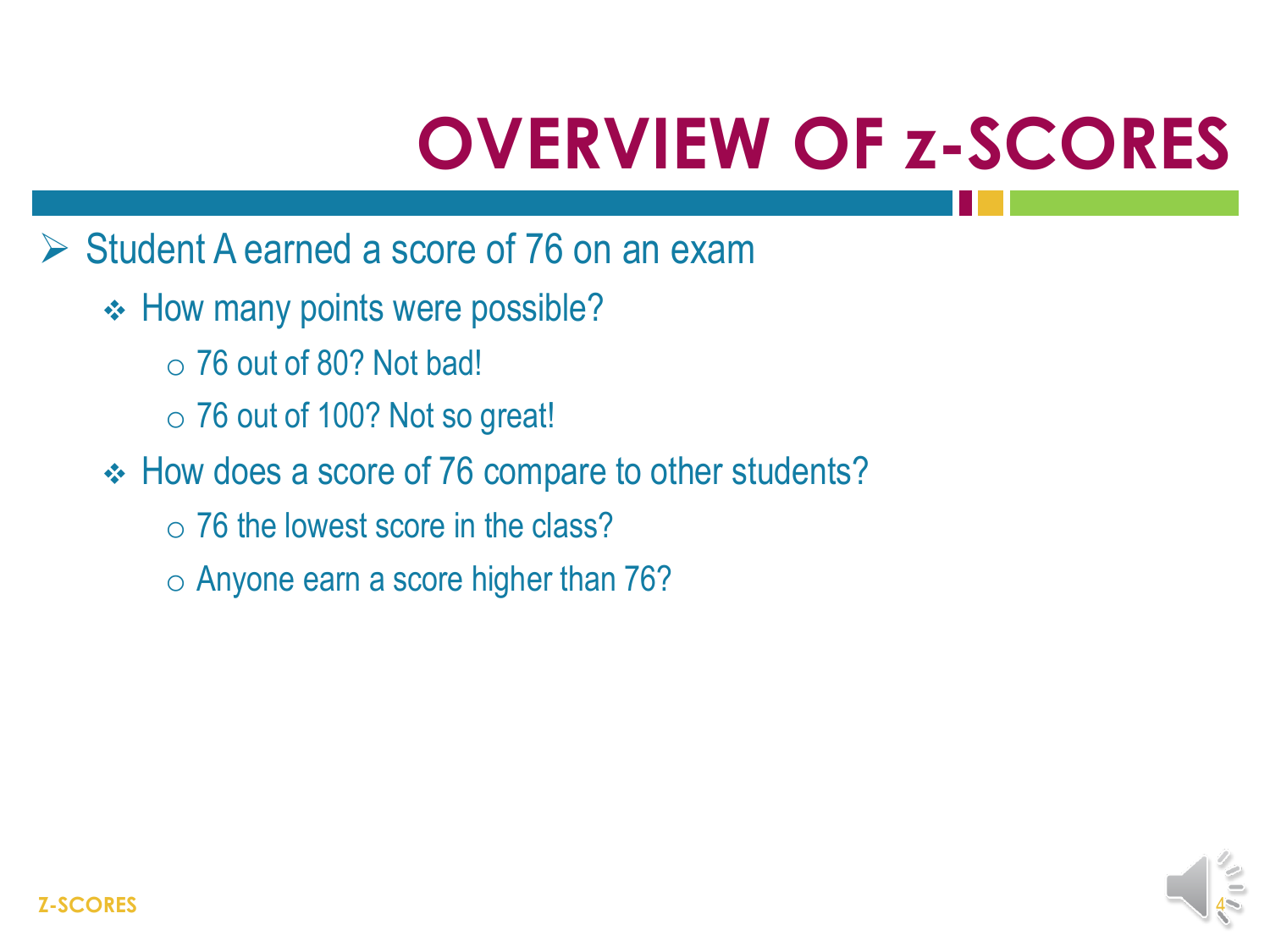# **OVERVIEW OF z-SCORES**



*standardized value that specifies the exact location of an X value within a distribution by describing its distance from the mean in terms of standard deviation units*

#### $\triangleright$  Standard Deviation Unit

- **❖ Standardized value**
- 1 *SD* unit = value of 1 *SD* before standardization

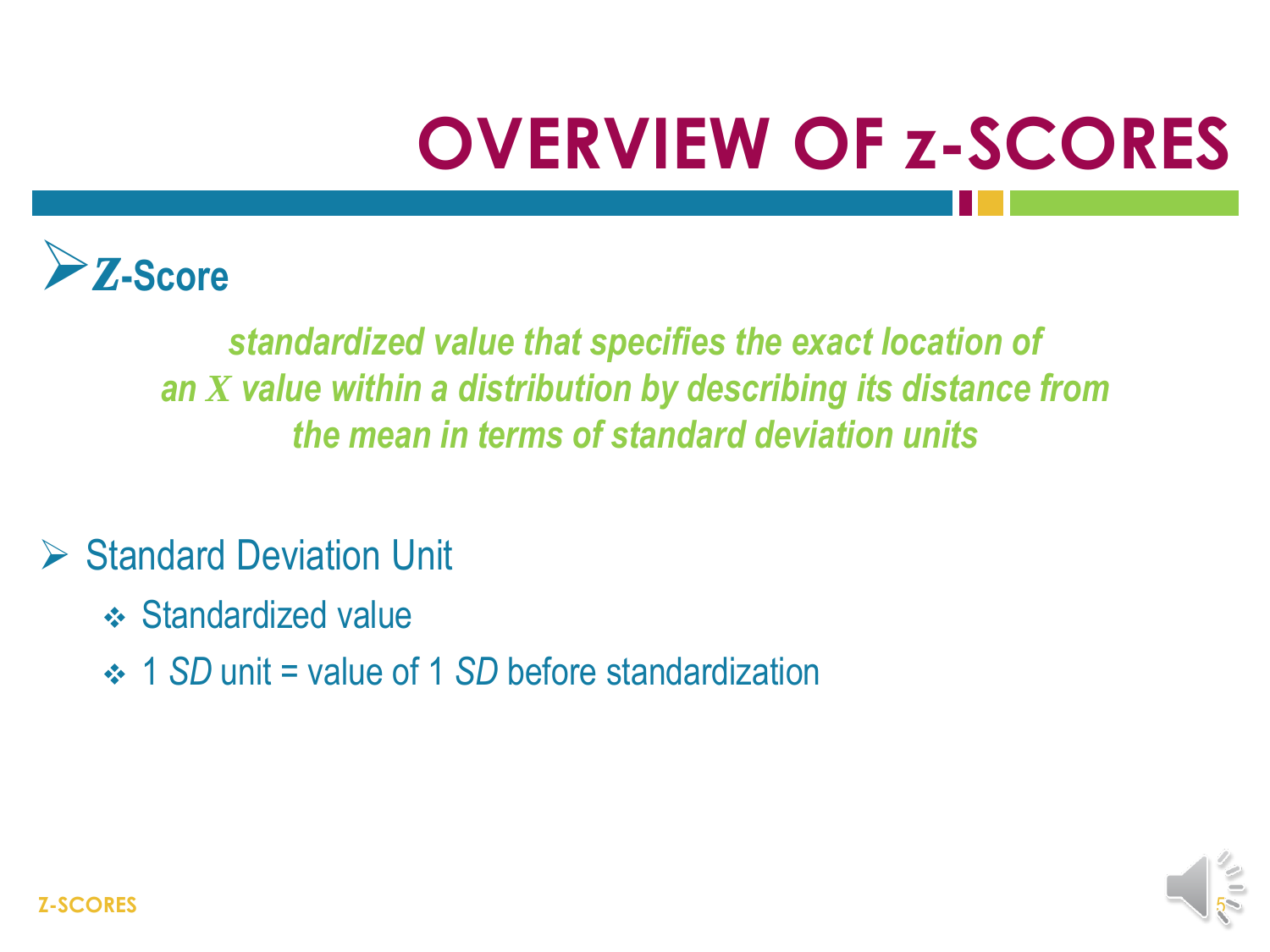### **OVERVIEW OF z-SCORES**





**Z-SCORES** 6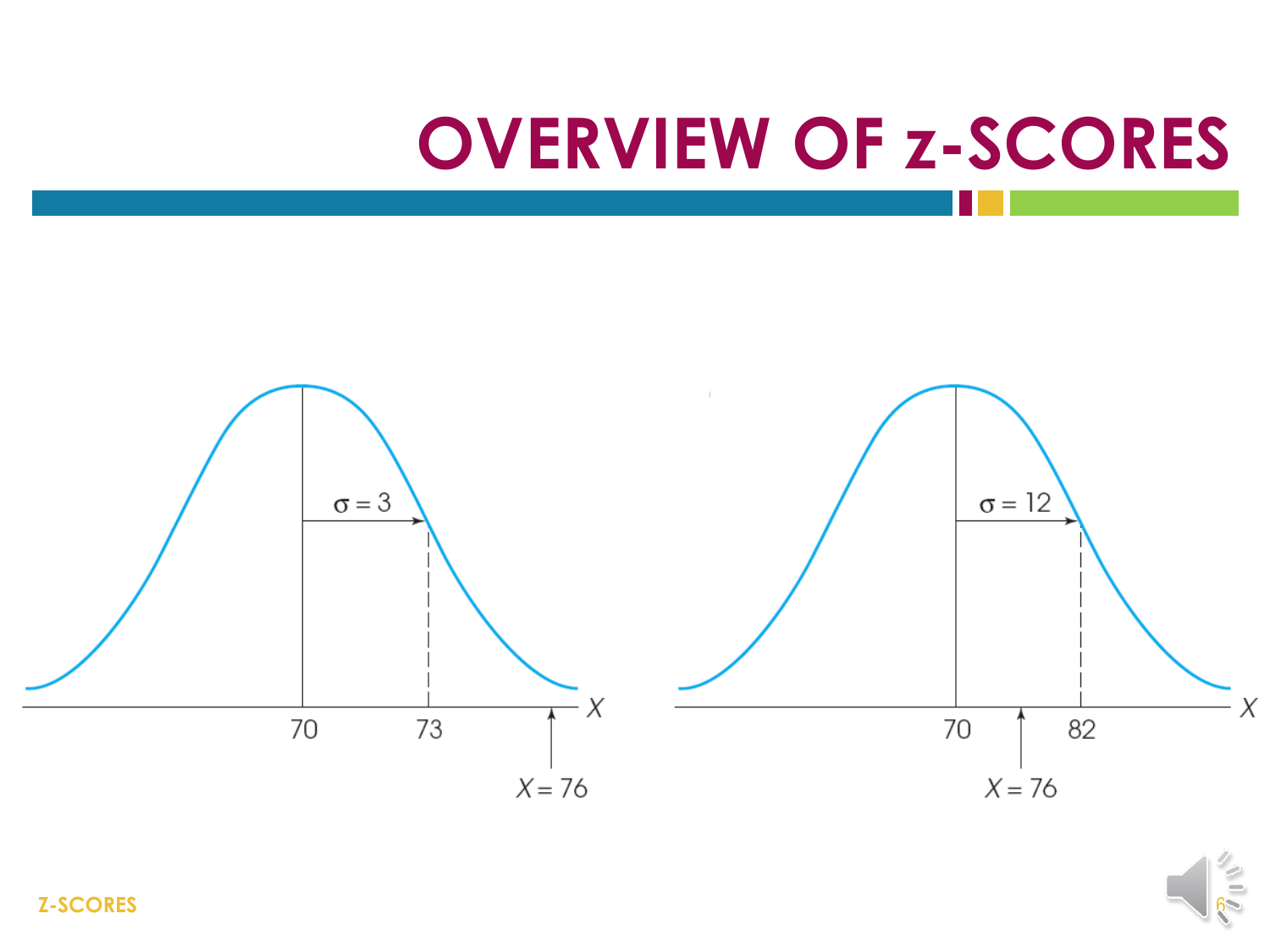# **SCORE LOCATION**

 $+1.0$ 

 $+2.0$ 

 $\geq$  *z*-Scores describe the exact location of a score within a distribution

- Sign: Whether score is above (+) or below (-) the mean
- Number: Distance between score and mean in standard deviation units

 $-2.0$ 

 $-1.0$ 

 $z=0$ 

Example





o Number: 1.00 *SD* units from the mean

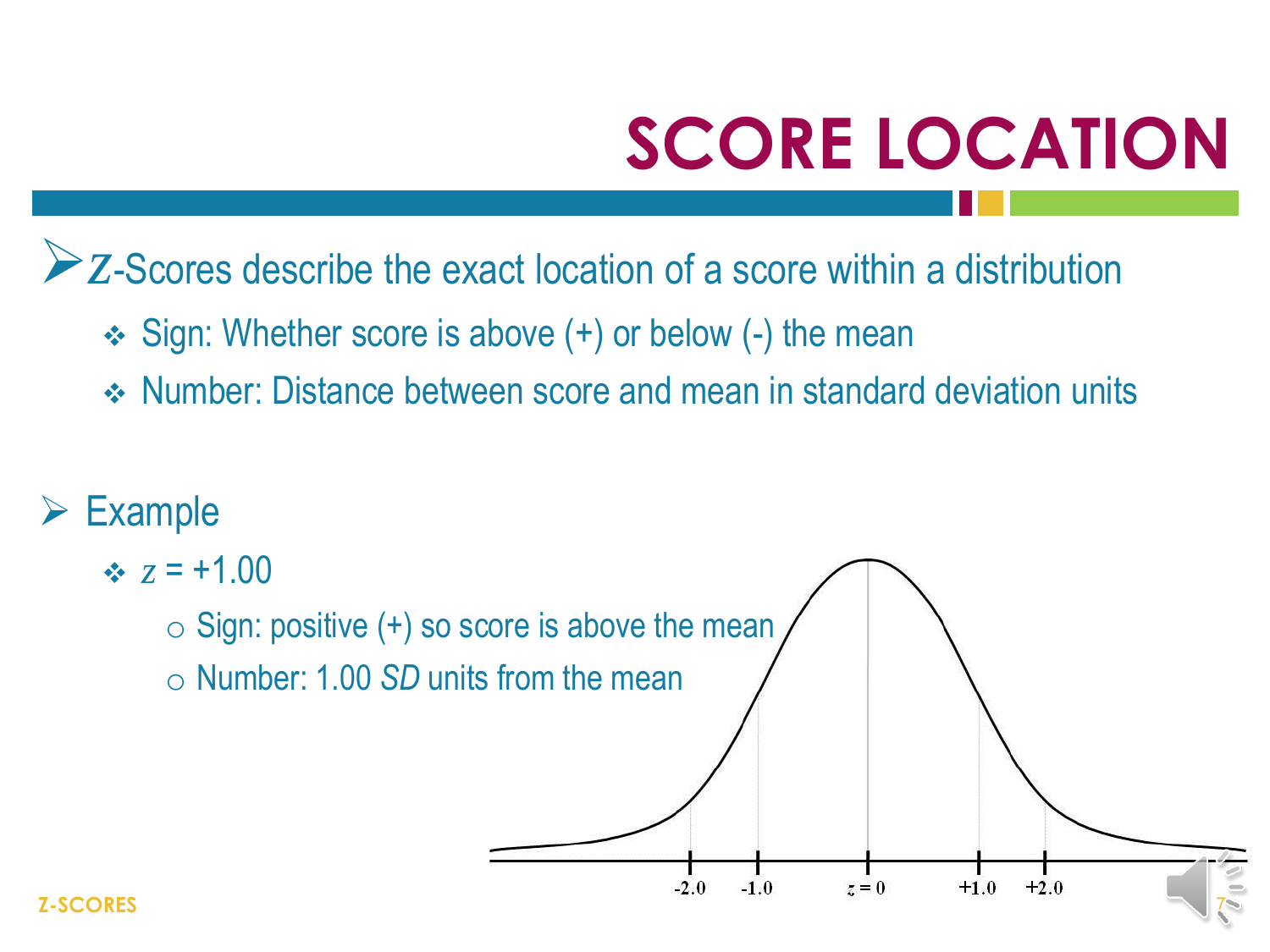### **SCORE LOCATION**

- $\div z = -0.50$ 
	- o Sign: negative (-) so score is below the mean
	- o Number: .50 *SD* units from the mean



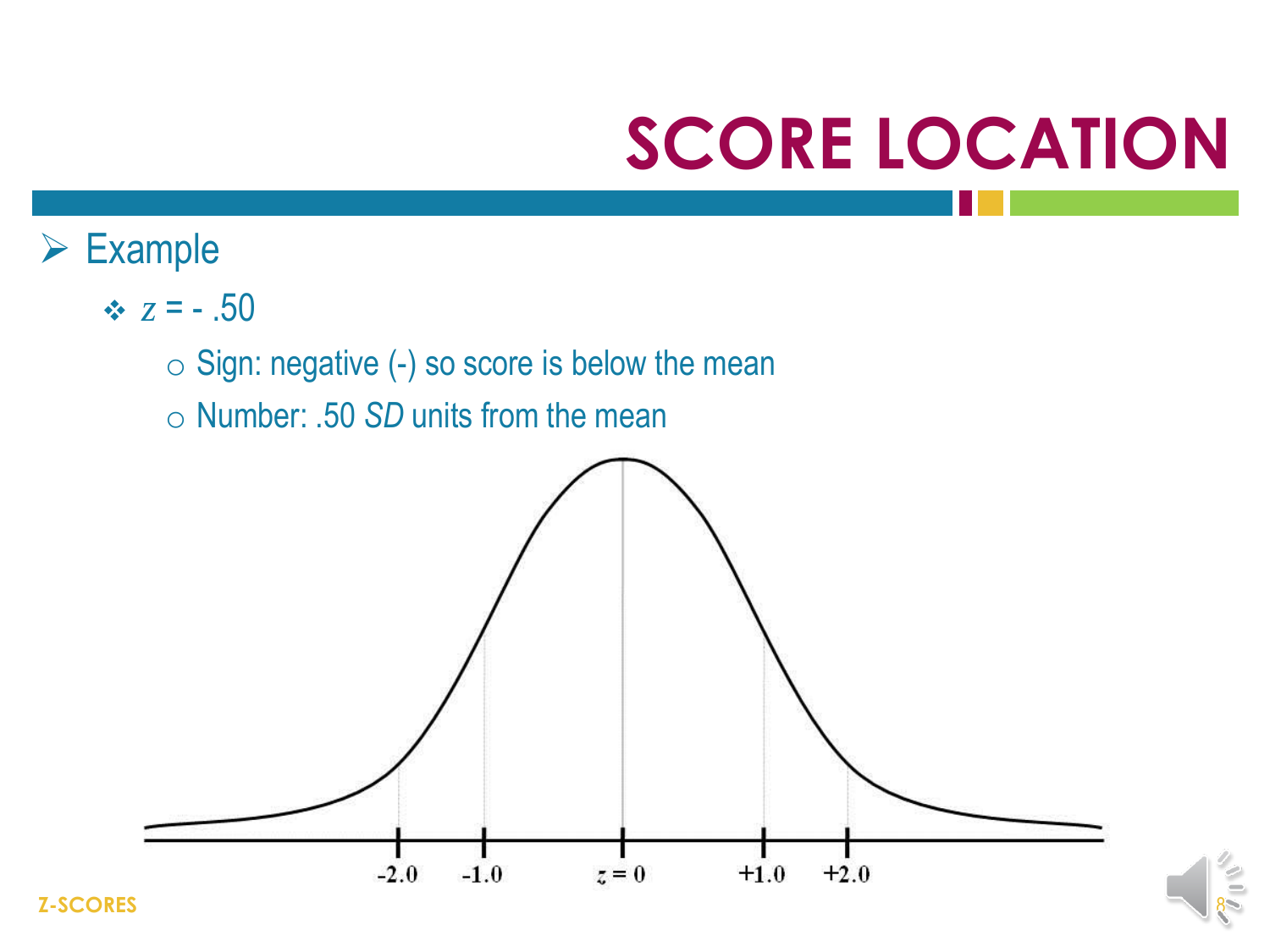Transform raw score (*X* value) to *z*-Score

$$
z = \left(\frac{X - \mu}{\sigma}\right) = \left(\frac{X - M}{s}\right)
$$

- **❖ Numerator = Deviation Score**
- $\triangle$  Denominator = Standard Deviation

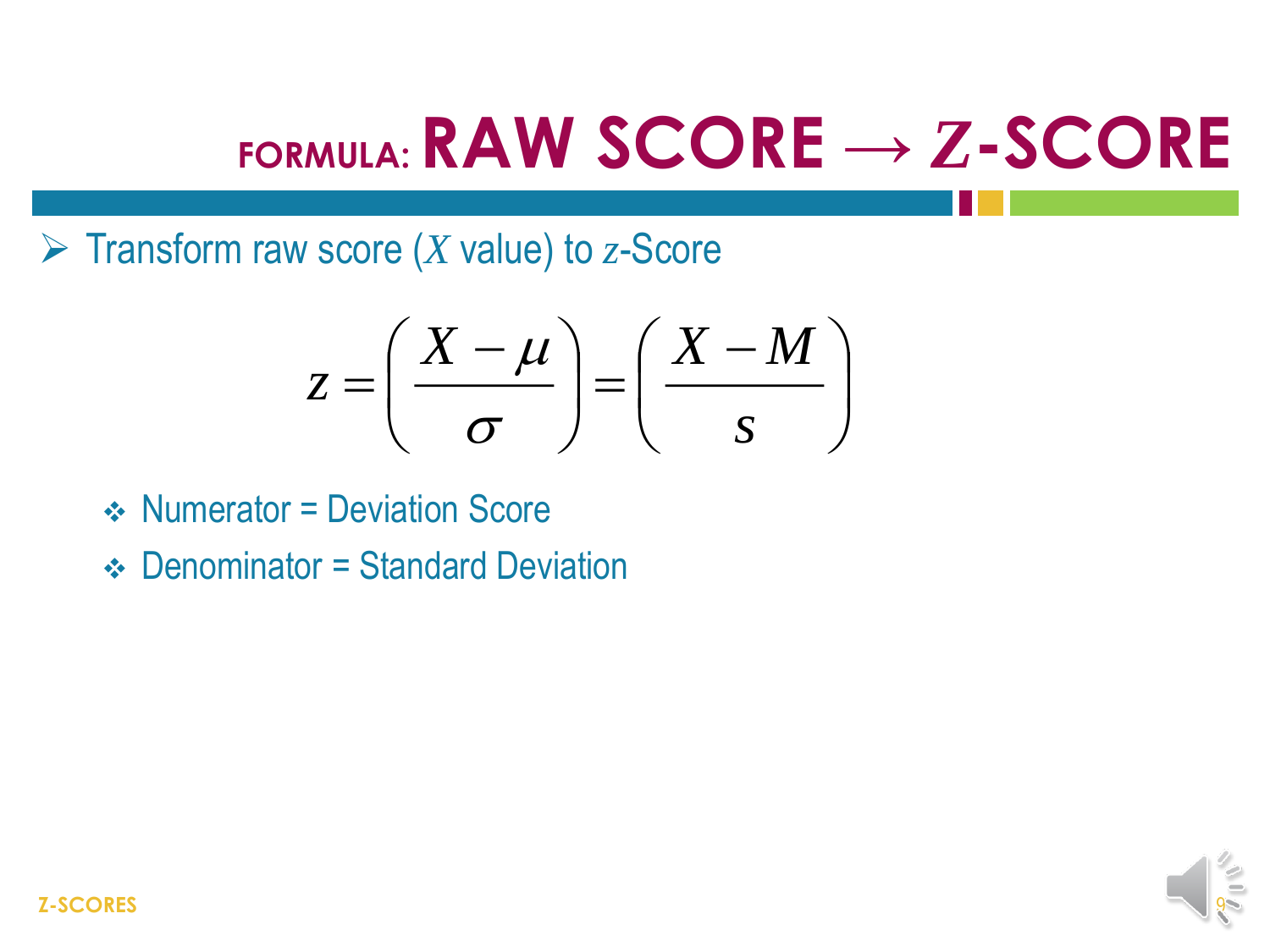- $\div$  Population A has  $\mu$  = 5 and  $\sigma$  = 1
- $\div$  Find *z*-Score for *X* = 3



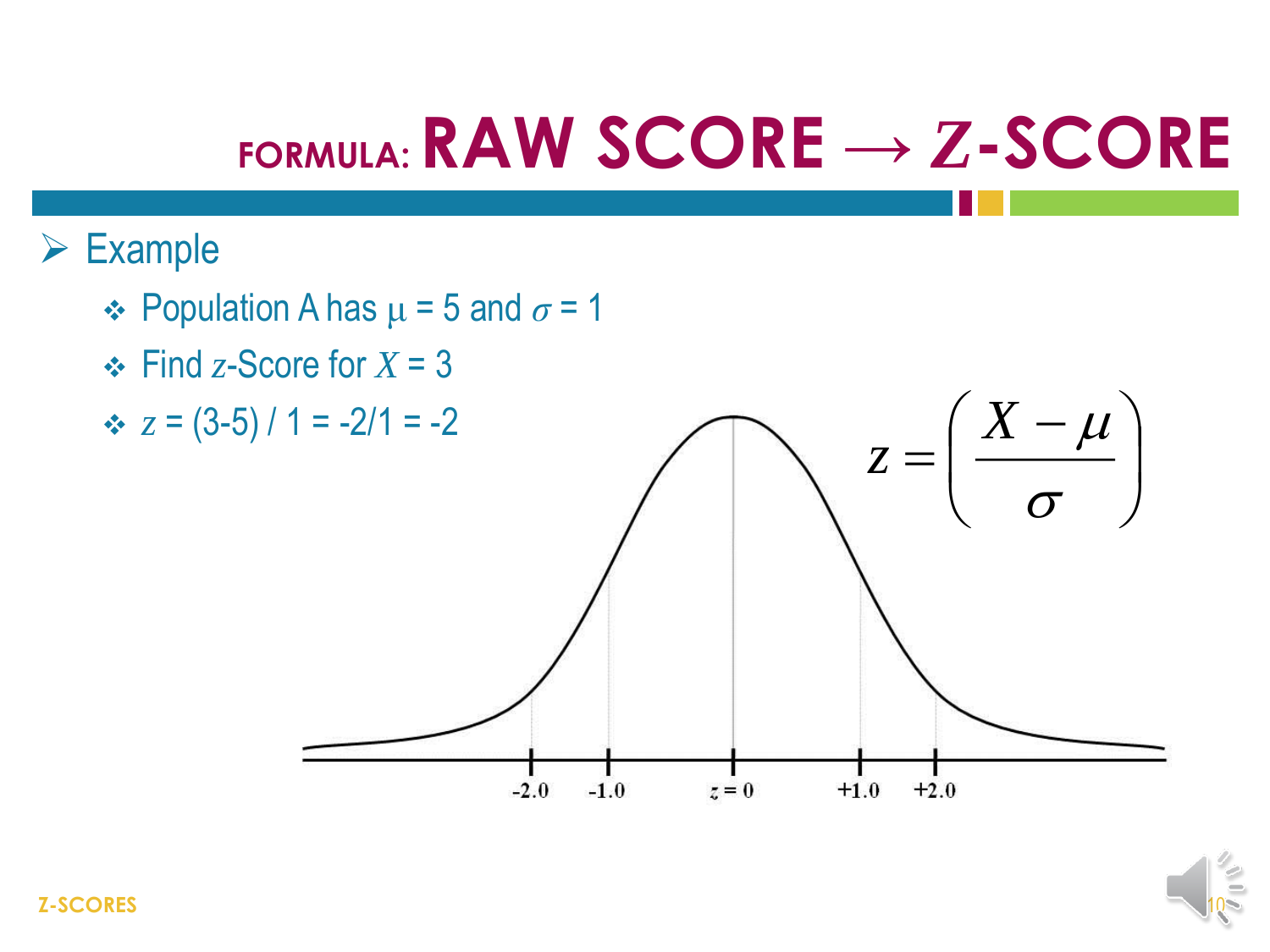$+2.0$ 

 $+1.0$ 

#### $\triangleright$  Example

 $\div$  Sample B has  $M = 5$  and  $s = 1$  $\div$  Find *z*-Score for *X* = 5.5  $\div z = (5.5-5) / 1 = .5/1 = +.5$  $\overline{\phantom{a}}$  $\mathbf{I}$  $\bigl( \begin{array}{c} X \end{array} \bigr)$  $\equiv$ *s X M z*

 $-2.0$ 

 $-1.0$ 

 $z=0$ 



 $\bigg)$ 

 $\int$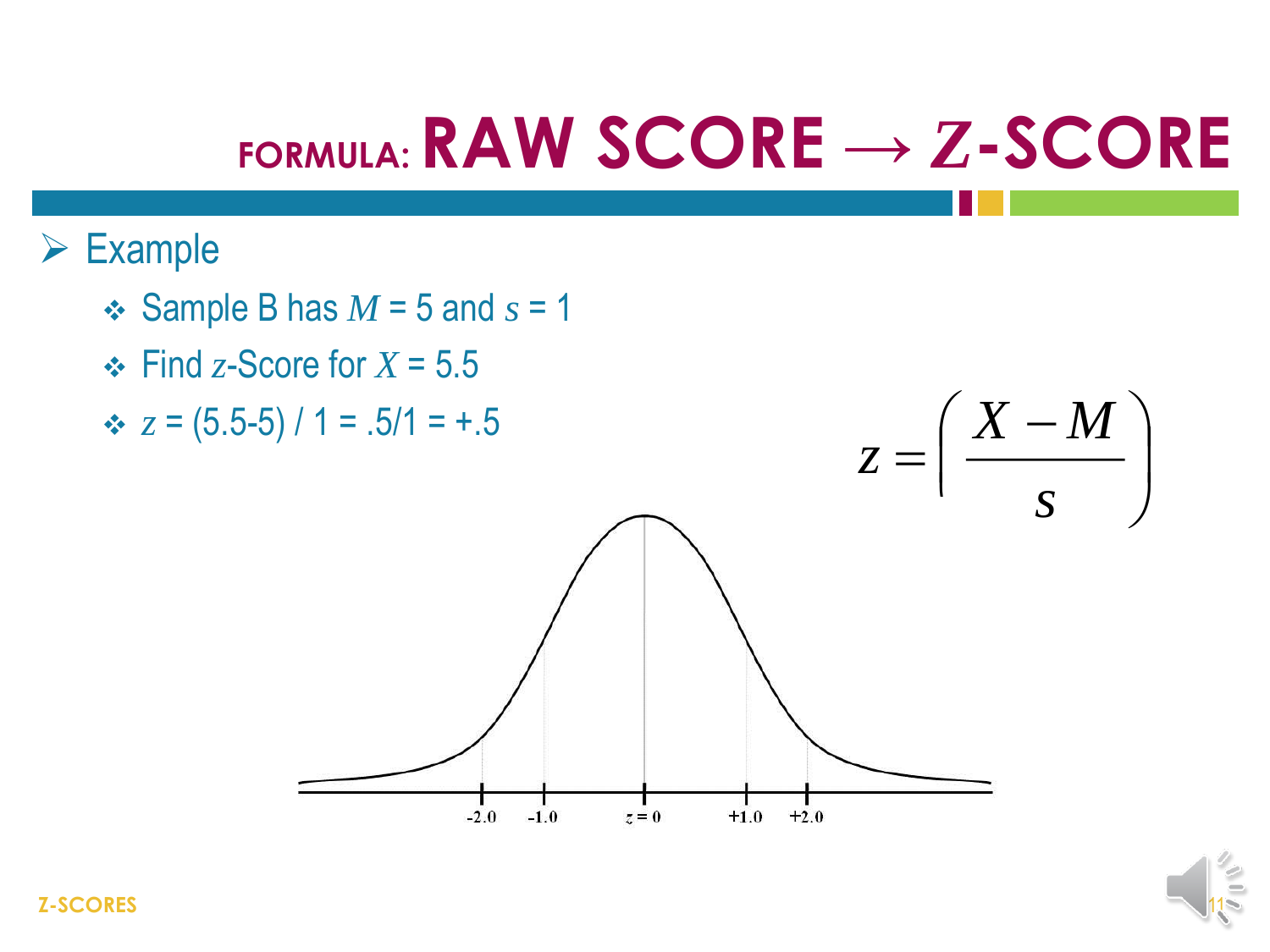$\triangleright$  Transform *z*-Score to *X* value (raw score)

$$
X = \mu + z\sigma = M + zs
$$

- 4 pieces of information:
	- $\circ$  *X* = raw score
	- $\circ$   $\mu$  or  $M$  = population/sample mean
	- $\circ$  *z* = *z*-Score
	- $\circ$   $\sigma$  or  $s$  = population/sample standard deviation

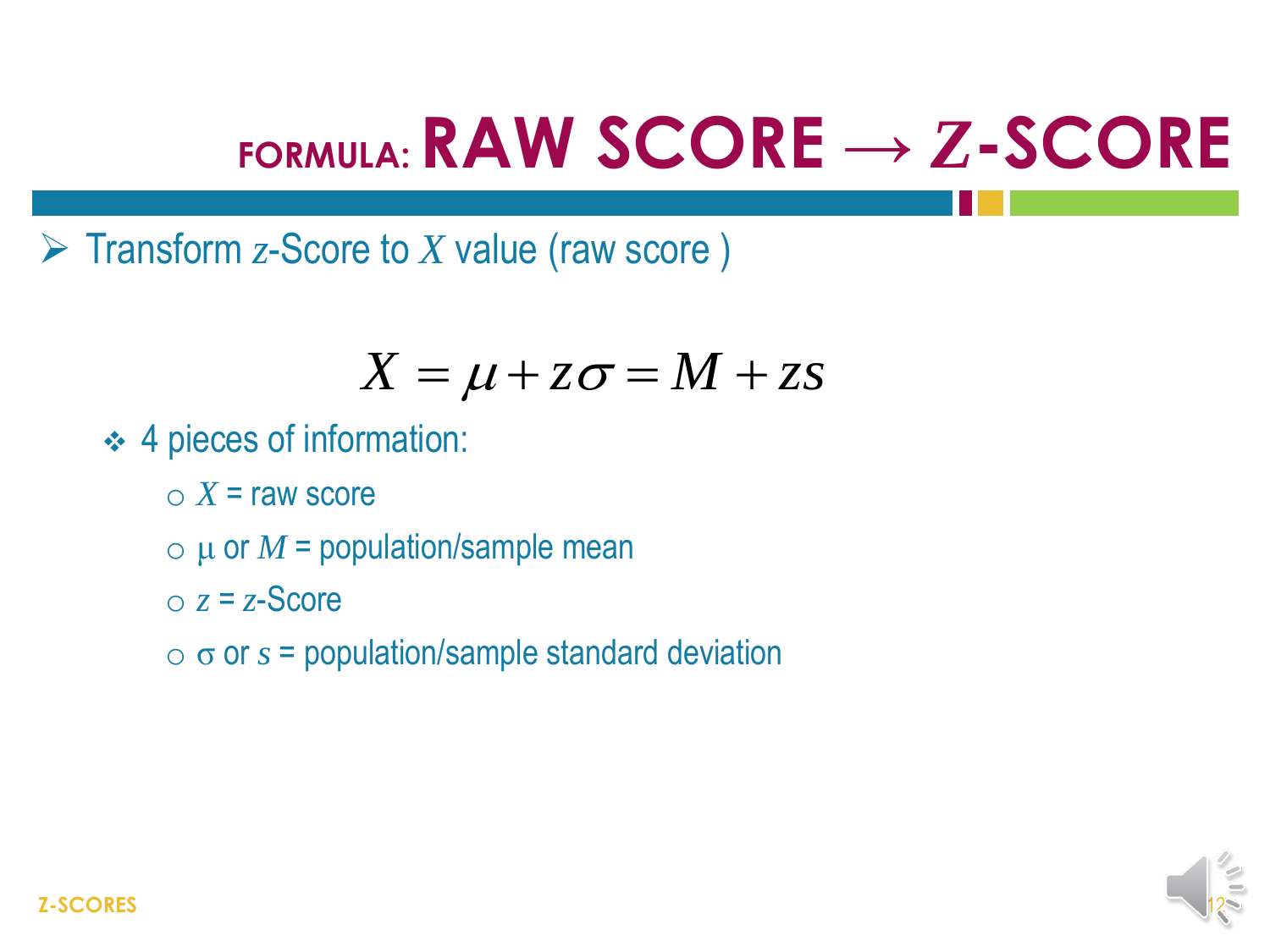- Person A from Sample Y has a *z*-Score of -.75
- $\div \mu = 10, \sigma = 2$



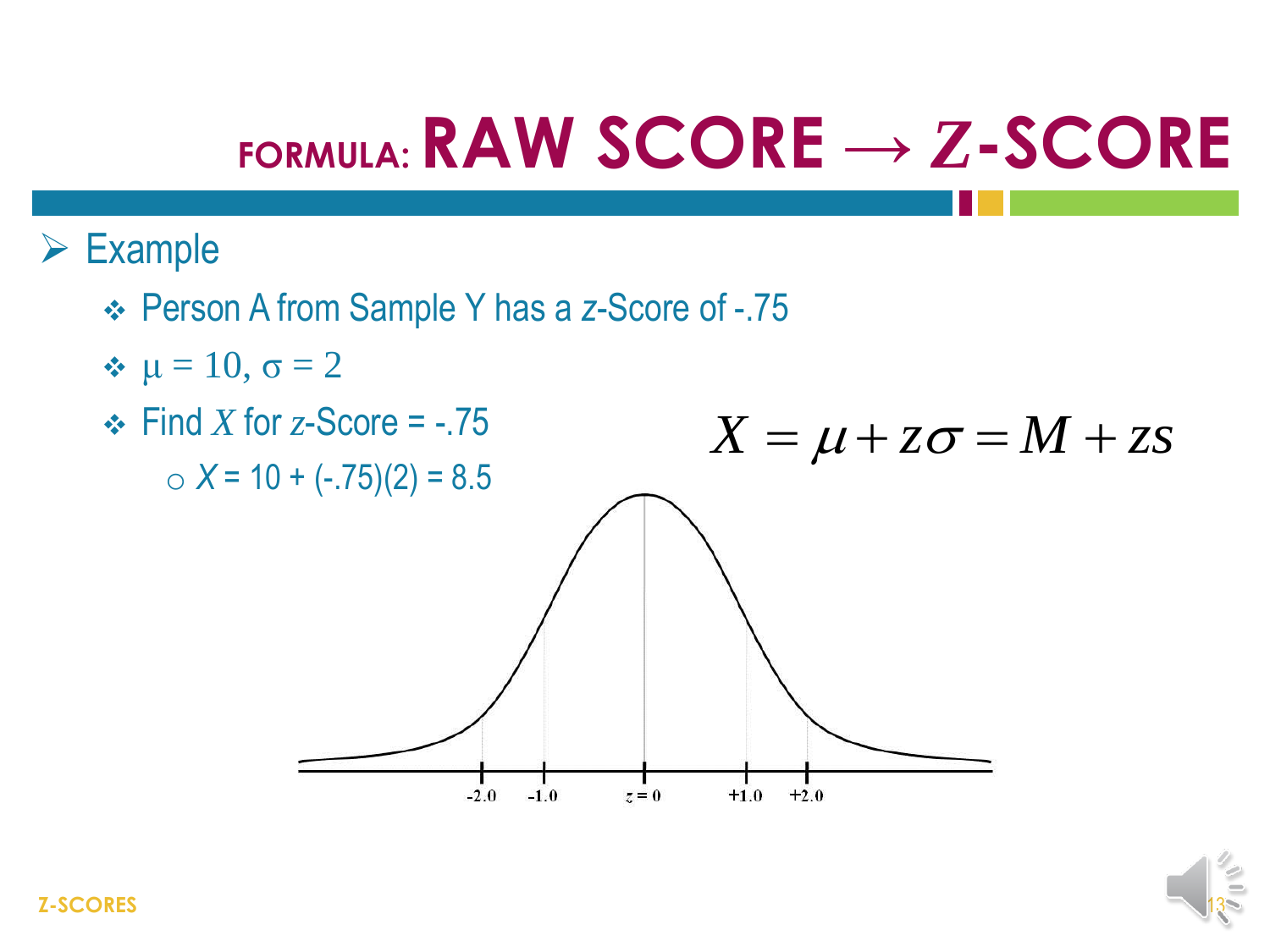### **RELATIONSHIPS**

*z*-Scores establish relationships between score, mean, standard deviation

- Example
	- o Population: μ = 65 and *X* = 59 corresponds to *z* = -2.00
	- o Subtract 65 from 59 and find deviation score of six points corresponds to *z* value of -2.00
	- $\circ$   $(X \mu)/z = \sigma$
- **← Example** 
	- o Population: *σ* = 4 and *X* = 33 corresponds to *z* = +1.50
	- $\circ$  Multiply  $\sigma$  by z to find deviation score (4  $*$  1.5 = 6)
	- $\circ$  Add/Subtract deviation score from *X* to find μ (33 6 = 27)

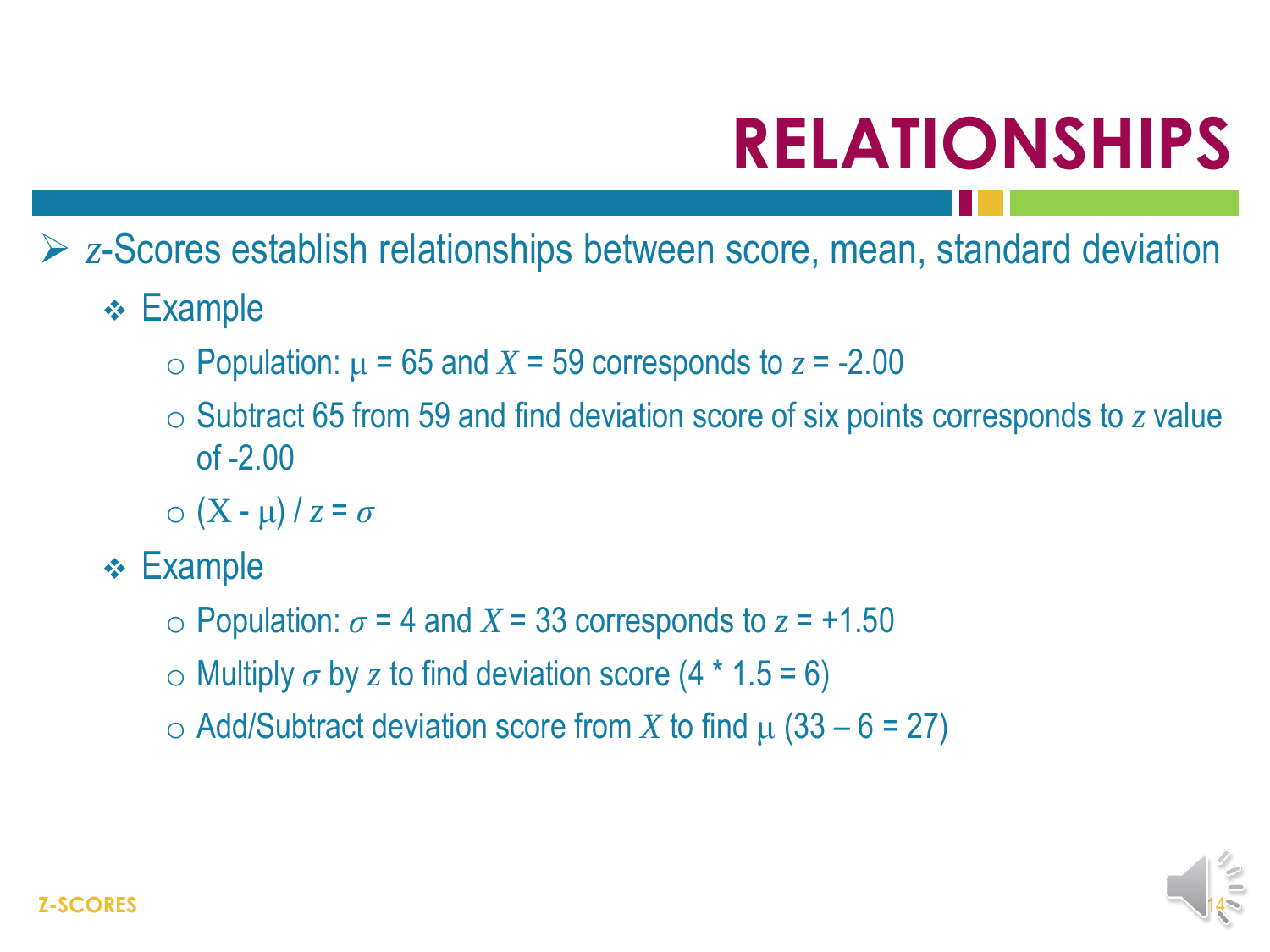# **DISTRIBUTION TRANSFORMATIONS**

#### **Standardized Distribution**

*distribution composed of scores that have been transformed to create predetermined values for μ and σ; distributions used to make dissimilar distributions comparable*

#### $\triangleright$  Properties/Characteristics

- Same shape as original distribution scores are renamed, but location in distribution remains same
- $\div$  Mean will always equal zero (0)
- Standard deviation will always equal one (1)

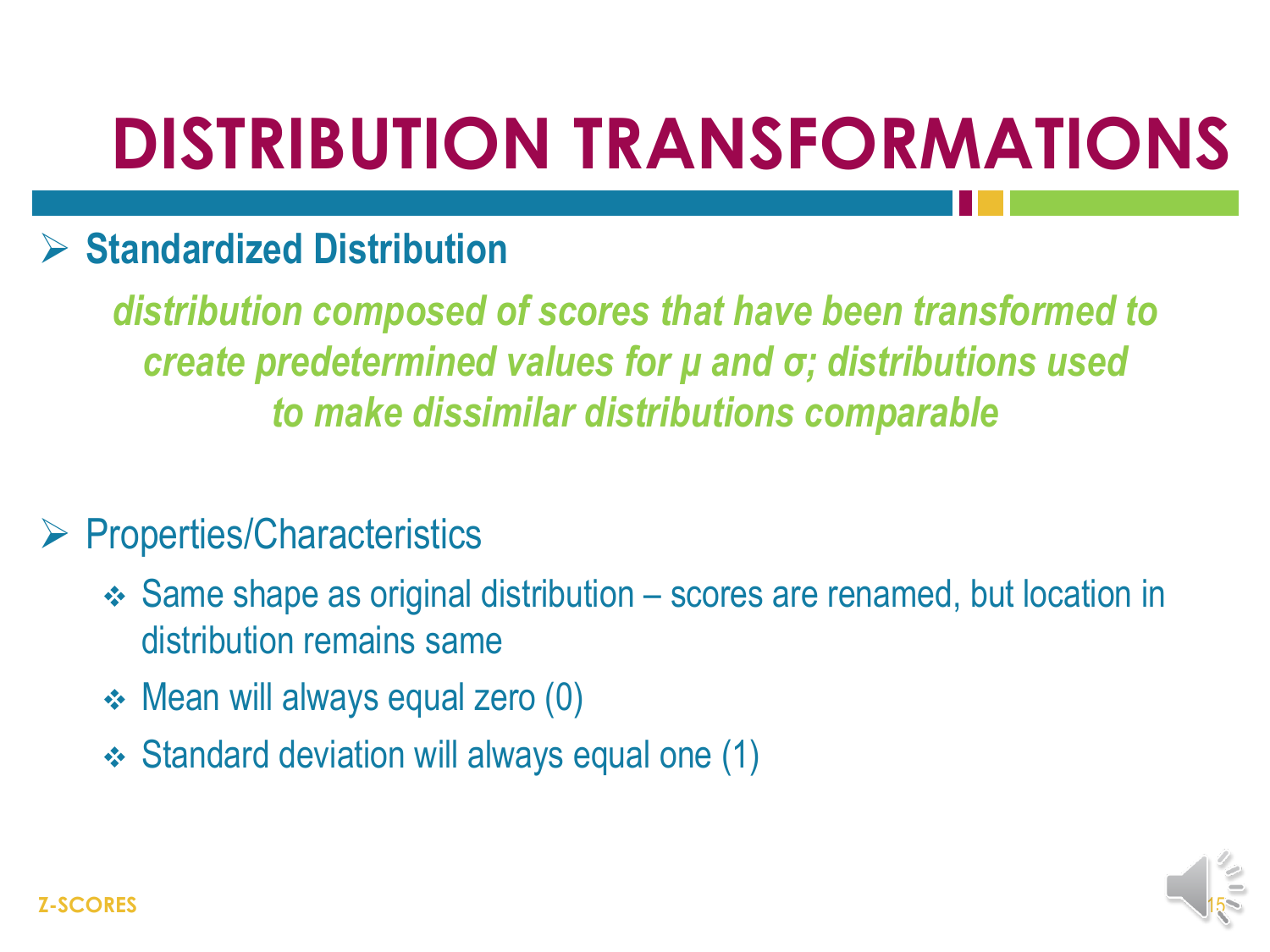### **DISTRIBUTION TRANSFORMATIONS**

#### $\triangleright$  How-To

Transform all *X* values into *z*-Scores *z*-Score Distribution

#### $\triangleright$  Advantage

- $\div$  Possible to compare scores or individuals from different distributions  $\Rightarrow$ Results more generalizable
	- o *z*-Score distributions have equal means (0) and standard deviations (1)

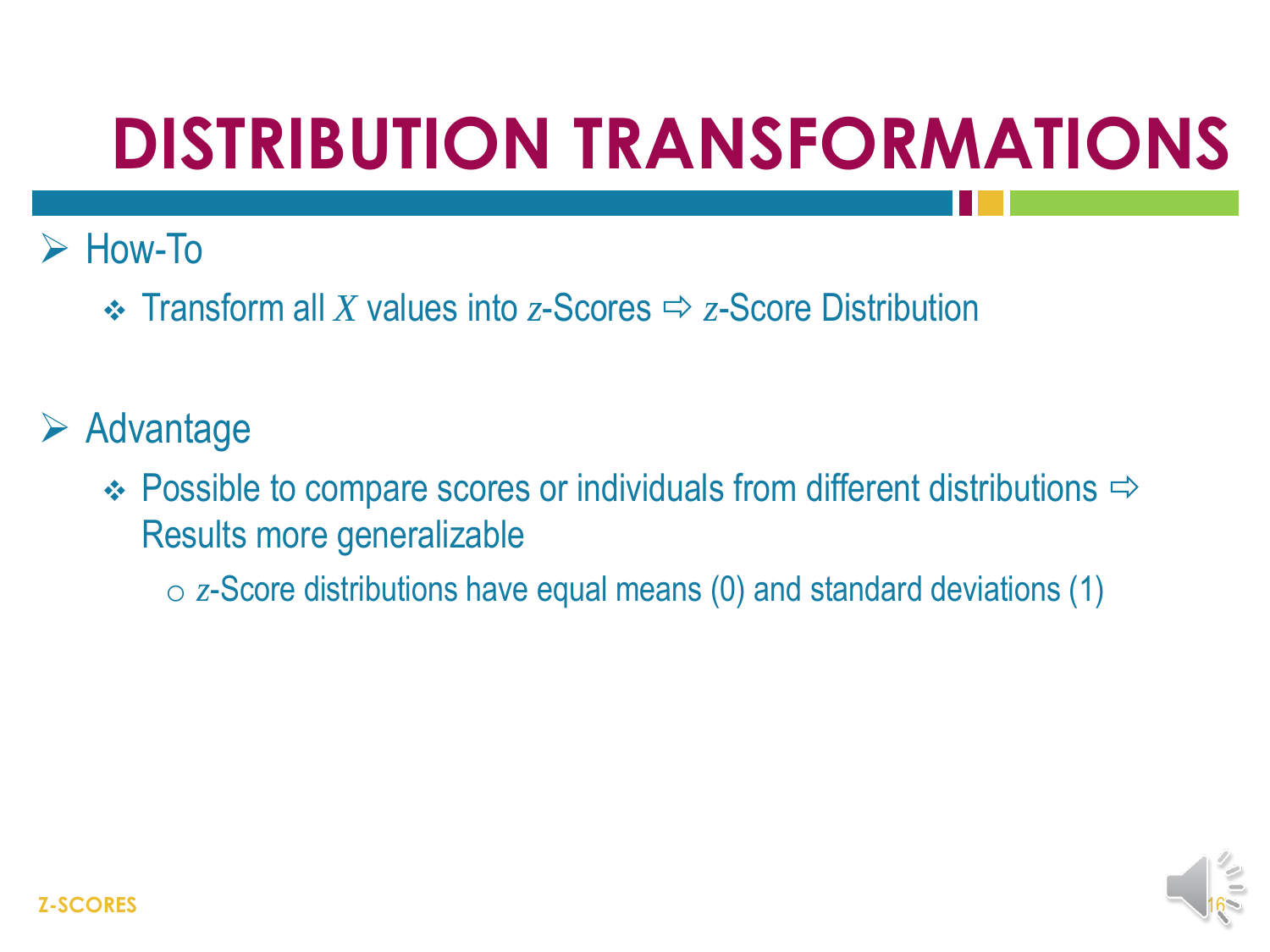# **STANDARDIZED DISTRIBUTIONS**

- *<del>≥</del>* z-Score distributions include positive and negative numbers
- $\triangleright$  Standardize to distribution with predetermined  $\mu$  and  $\sigma$  to avoid negative values
- $\triangleright$  Procedure
	- Transform raw scores to *z*-scores
	- $\div$  Transform *z*-scores into new *X* values with desired μ and σ values

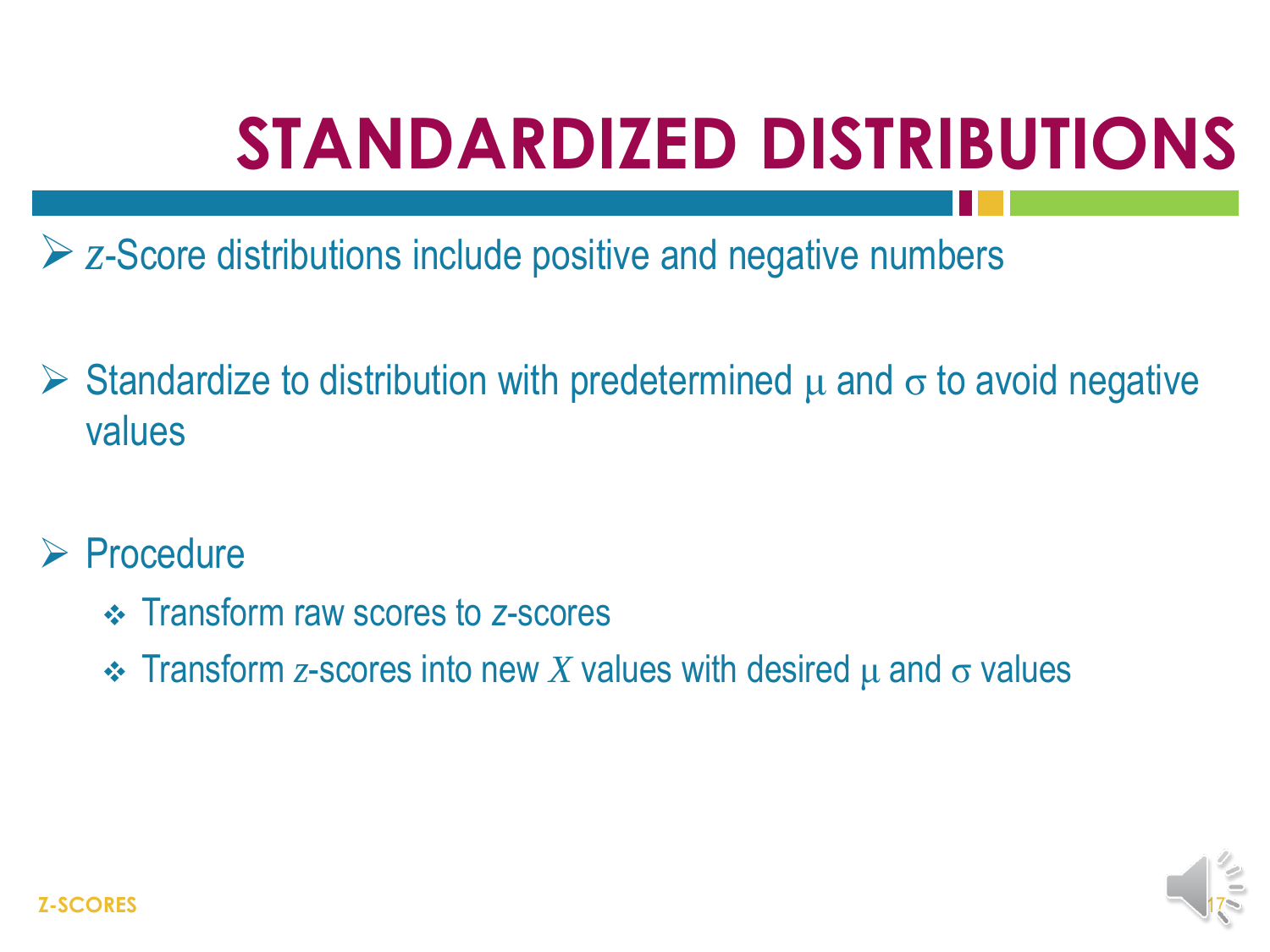### **STANDARDIZED DISTRIBUTIONS**

#### $\triangleright$  Example

- Population distribution with  $\mu$  = 57 and  $\sigma$  = 14
- Transform distribution to have  $\mu$  = 50 and  $\sigma$  = 10
- $\div$  Calculate new *X* values for raw scores of  $X = 64$  and  $X = 43$
- $\div$  Step 1 (of 2)

o Transform raw scores to *z*-scores

• 
$$
z = (X - \mu) / \sigma
$$
  
\n $\sqrt{z} = (64 - 57) / 14 = (7 / 14) = .50$   
\n $\sqrt{z} = (43 - 57) / 14 = (-14 / 14) = -1.0$ 

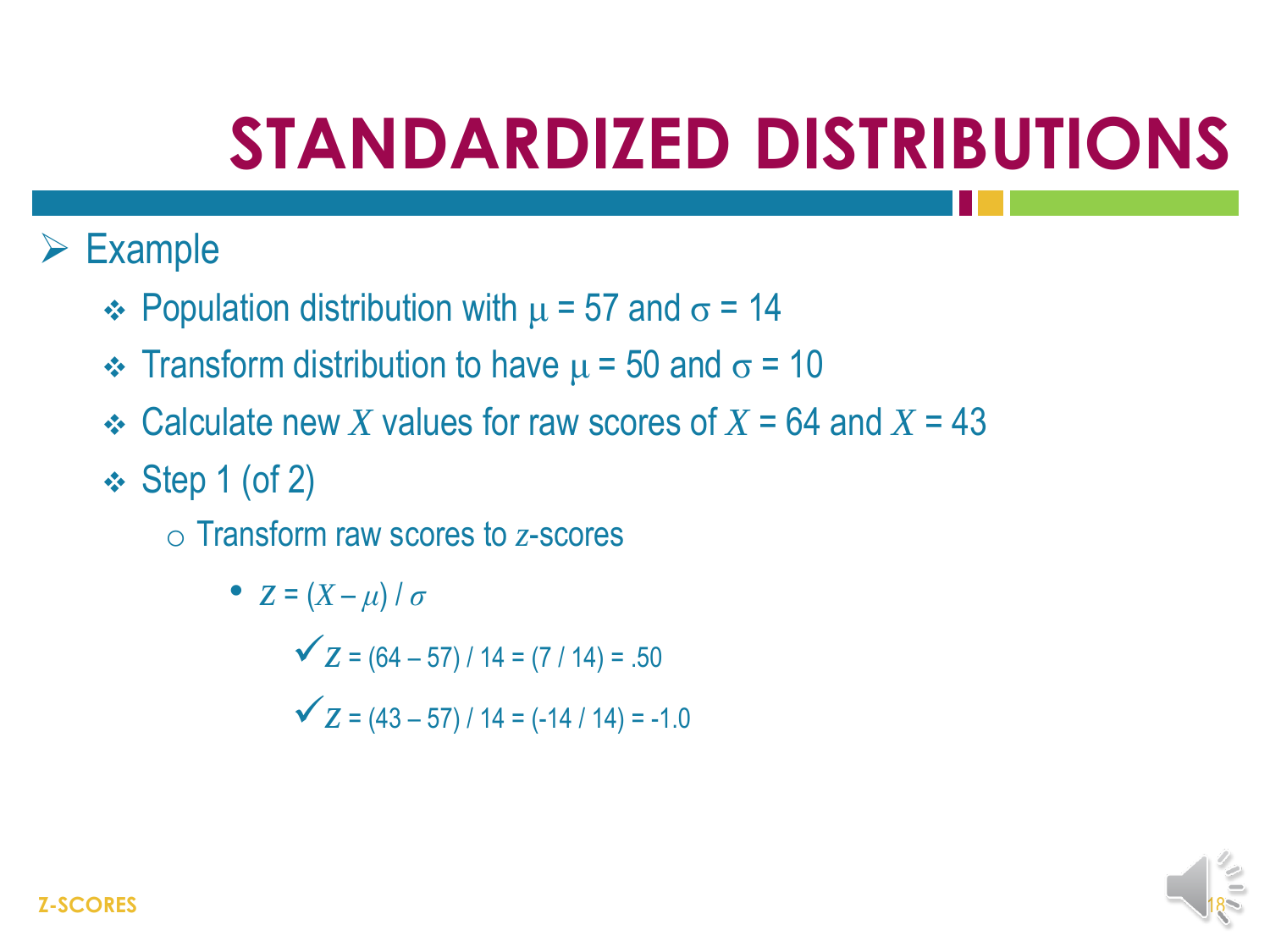### **STANDARDIZED DISTRIBUTIONS**

- Example (continued)
	- $\div$  Step 2 (of 2)
		- o Transform to new *X* values
			- *z* = .50 corresponds to a score ½ of a standard deviation above the mean
			- In new distribution, *z* = .50 corresponds to score 5 points above mean (*X* = 55)
			- In new distribution,  $z = -1.00$  corresponds to score 10 points below mean  $(X = 40)$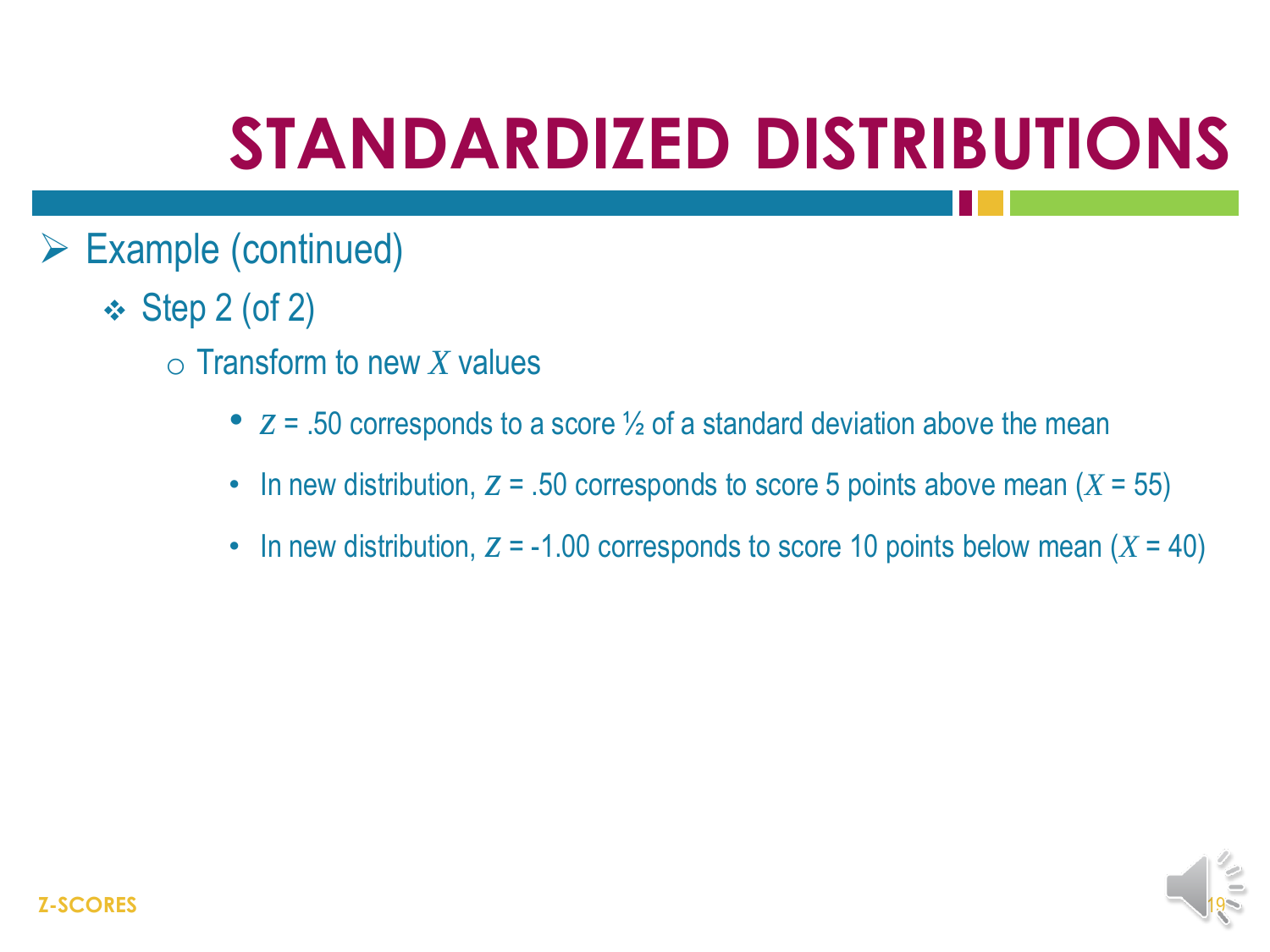using the unit normal table to find proportions

### **PROBABILITY & NORMAL DISTRIBUTION**



**Z-SCORES** 20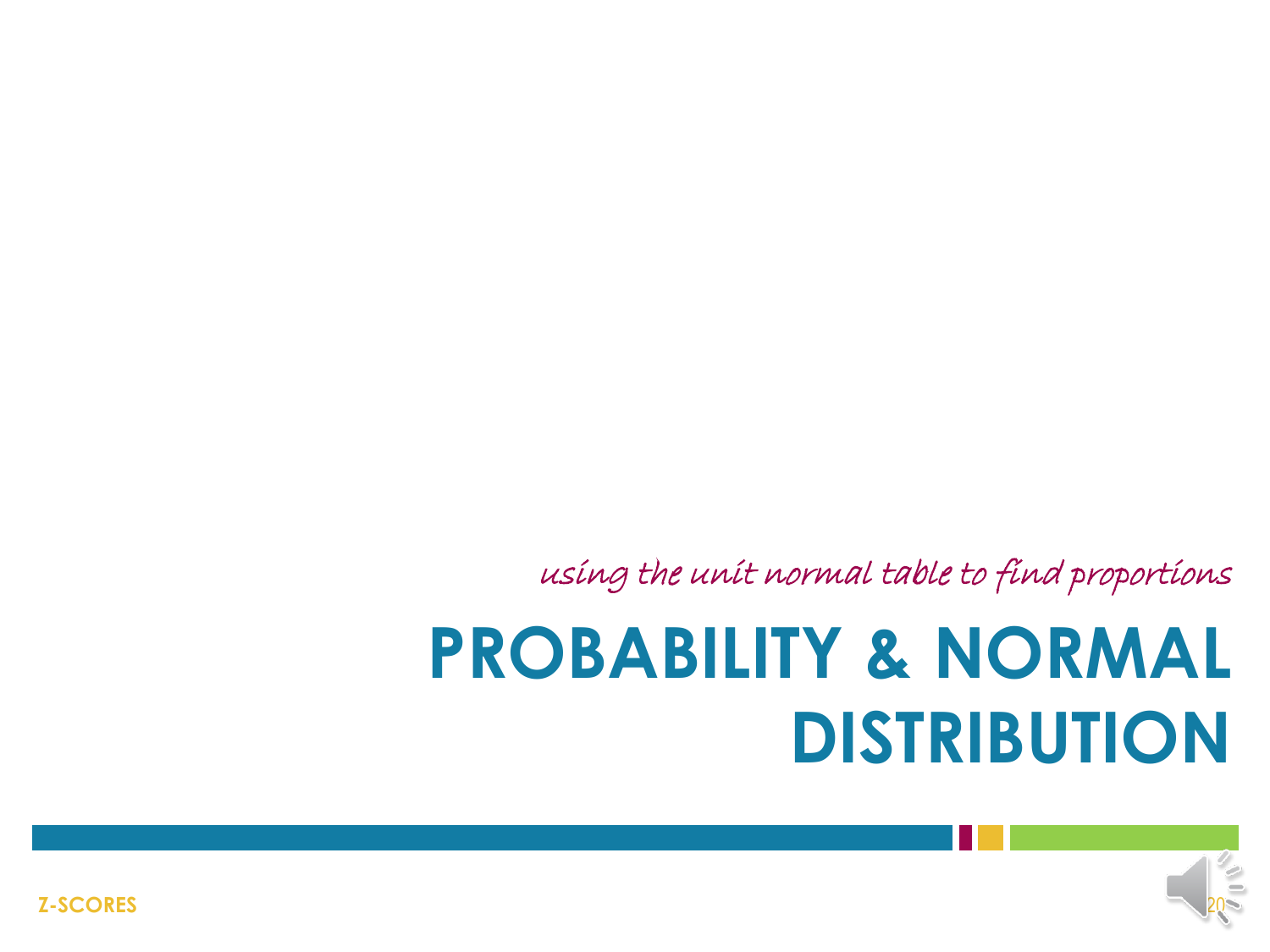### **PROBABILITY & NORMAL DISTRIBUTION**

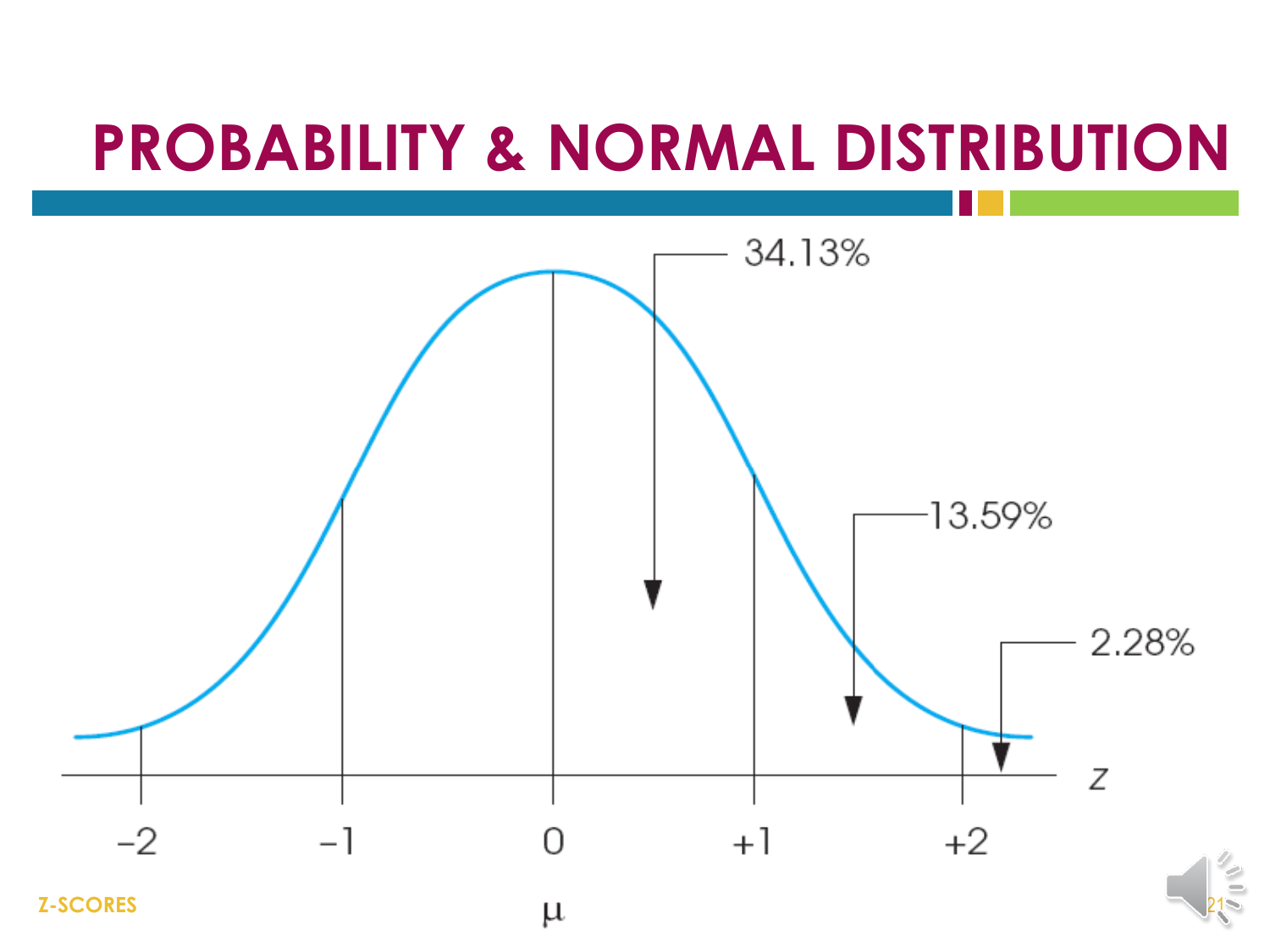### **PROBABILITY & NORMAL DISTRIBUTION**

- $p(X > 80) = ?$ 
	- $\circ$  Translate into a proportion question: Out of all possible adult heights, what proportion consists of values greater than 80"?
	- $\circ$  The set of "all possible adult heights" is the population distribution
	- $\circ$  We are interested in all heights greater than 80", so we shade in the area of the graph to the right of where 80" falls on the distribution

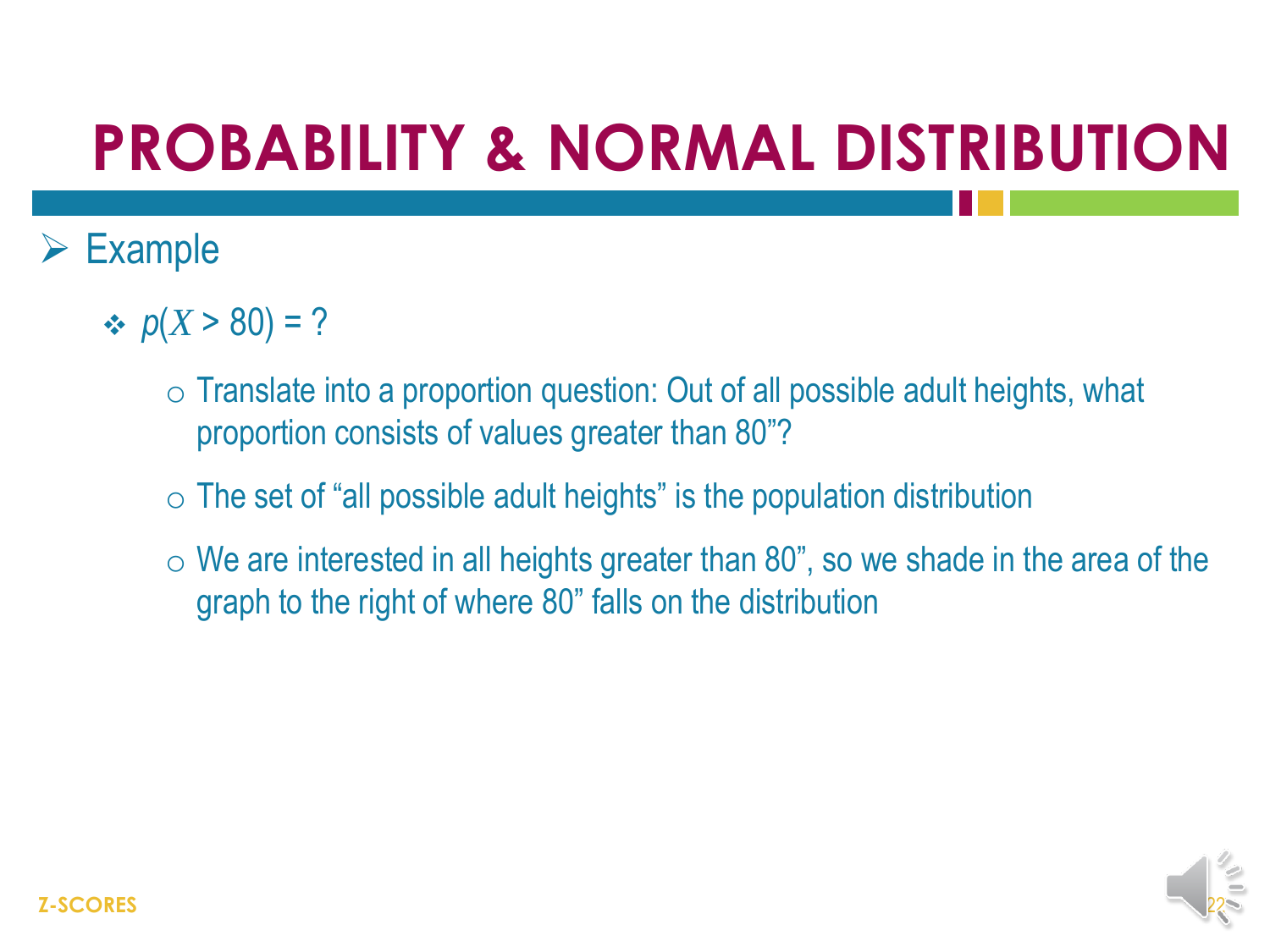### **PROBABILITY & NORMAL DISTRIBUTION**

- $\triangleright$  Example (continued)
	- $\div$  Transform  $X = 80$  to a *z*-score

 $z = (X - \mu) / \sigma = (80 - 68) / 6 = 12 / 6 = 2.00$ 

- Express the proportion we are trying to find in terms of the *z*-score: *p*(*z*  $> 2.00$ ) = ?
- $\div$  By Figure 6.4, *p*(*X* > 80) = *p*(*z* > +2.00) = 2.28%



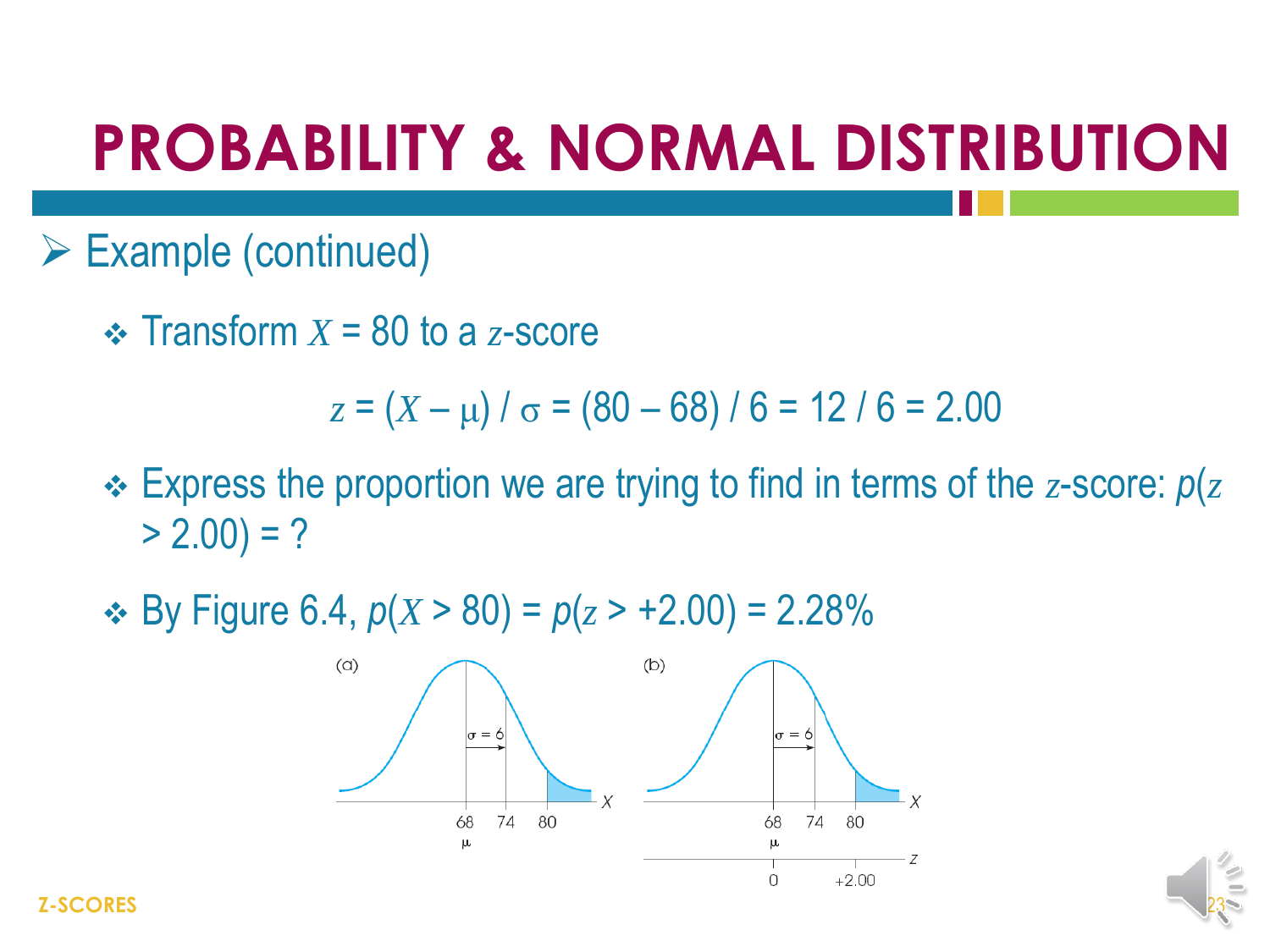### **UNIT NORMAL TABLE**



**Z-SCORES** 24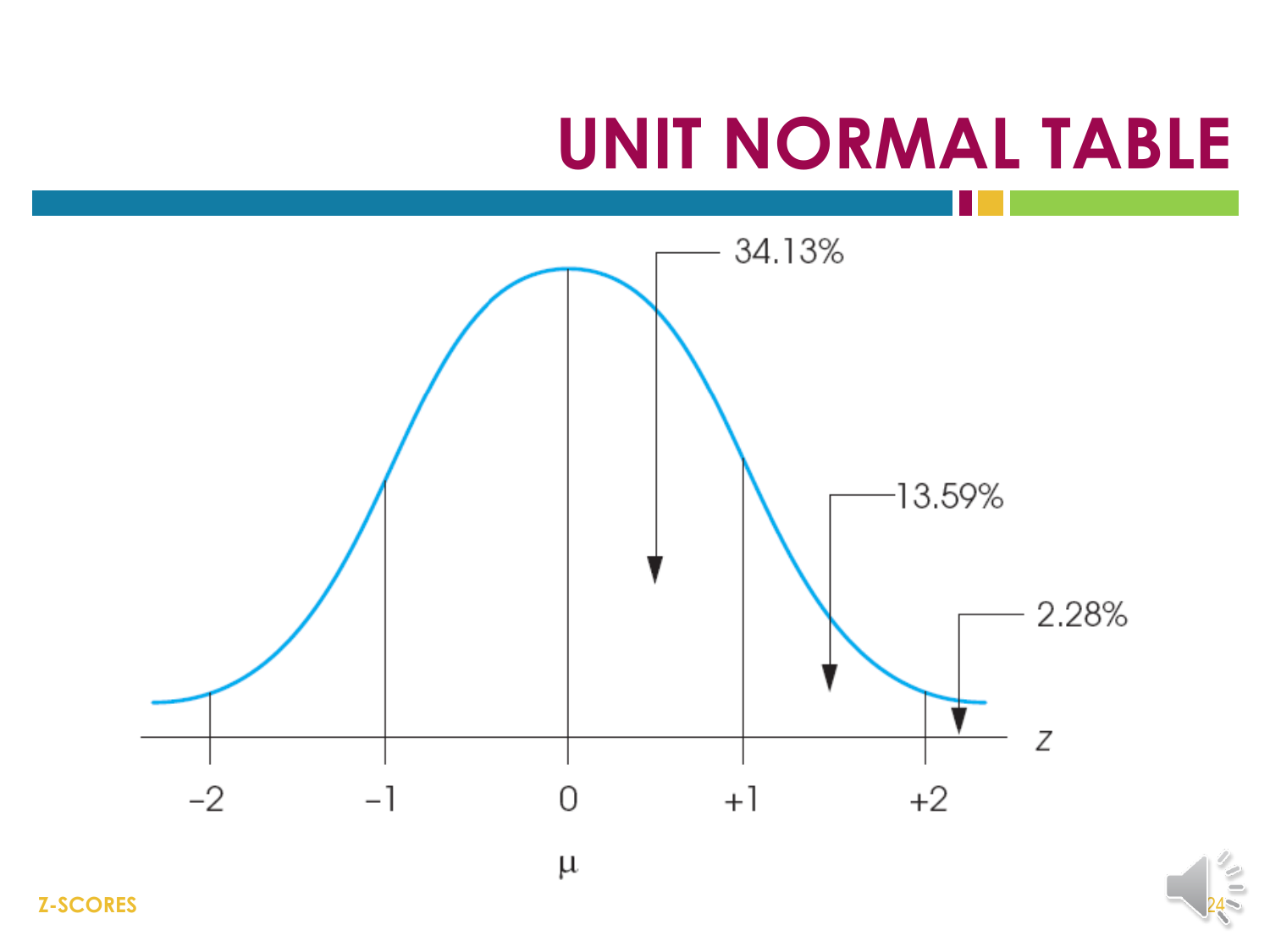### **UNIT NORMAL TABLE**

| (A)<br>Z                                                                                                       | (B)<br>Proportion<br>in body                                                                                               | (C)<br>Proportion<br>in tail                                                                                               | (D)<br>Proportion<br>between<br>mean and z                                                                                 | $\sf B$                               |
|----------------------------------------------------------------------------------------------------------------|----------------------------------------------------------------------------------------------------------------------------|----------------------------------------------------------------------------------------------------------------------------|----------------------------------------------------------------------------------------------------------------------------|---------------------------------------|
| 0.00<br>0.01<br>0.02<br>0.03                                                                                   | .5000<br>.5040<br>.5080<br>.5120                                                                                           | .5000<br>.4960<br>.4920<br>.4880                                                                                           | .0000<br>.0040<br>.0080<br>.0120                                                                                           | Mean z                                |
| র্ত.21<br>0.22<br>0.23<br>0.24<br>0.25<br>0.26<br>0.27<br>0.28<br>0.29<br>0.30<br>0.31<br>0.32<br>0.33<br>0.34 | .5832<br>.5871<br>.5910<br>.5948<br>.5987<br>.6026<br>.6064<br>.6103<br>.6141<br>.6179<br>.6217<br>.6255<br>.6293<br>.6331 | .4168<br>.4129<br>.4090<br>.4052<br>.4013<br>.3974<br>.3936<br>.3897<br>.3859<br>.3821<br>.3783<br>.3745<br>.3707<br>.3669 | .0832<br>.0871<br>.0910<br>.0948<br>.0987<br>.1026<br>.1064<br>.1103<br>.1141<br>.1179<br>.1217<br>.1255<br>.1293<br>.1331 | $\mathsf{C}$<br>Mean z<br>D<br>Mean z |

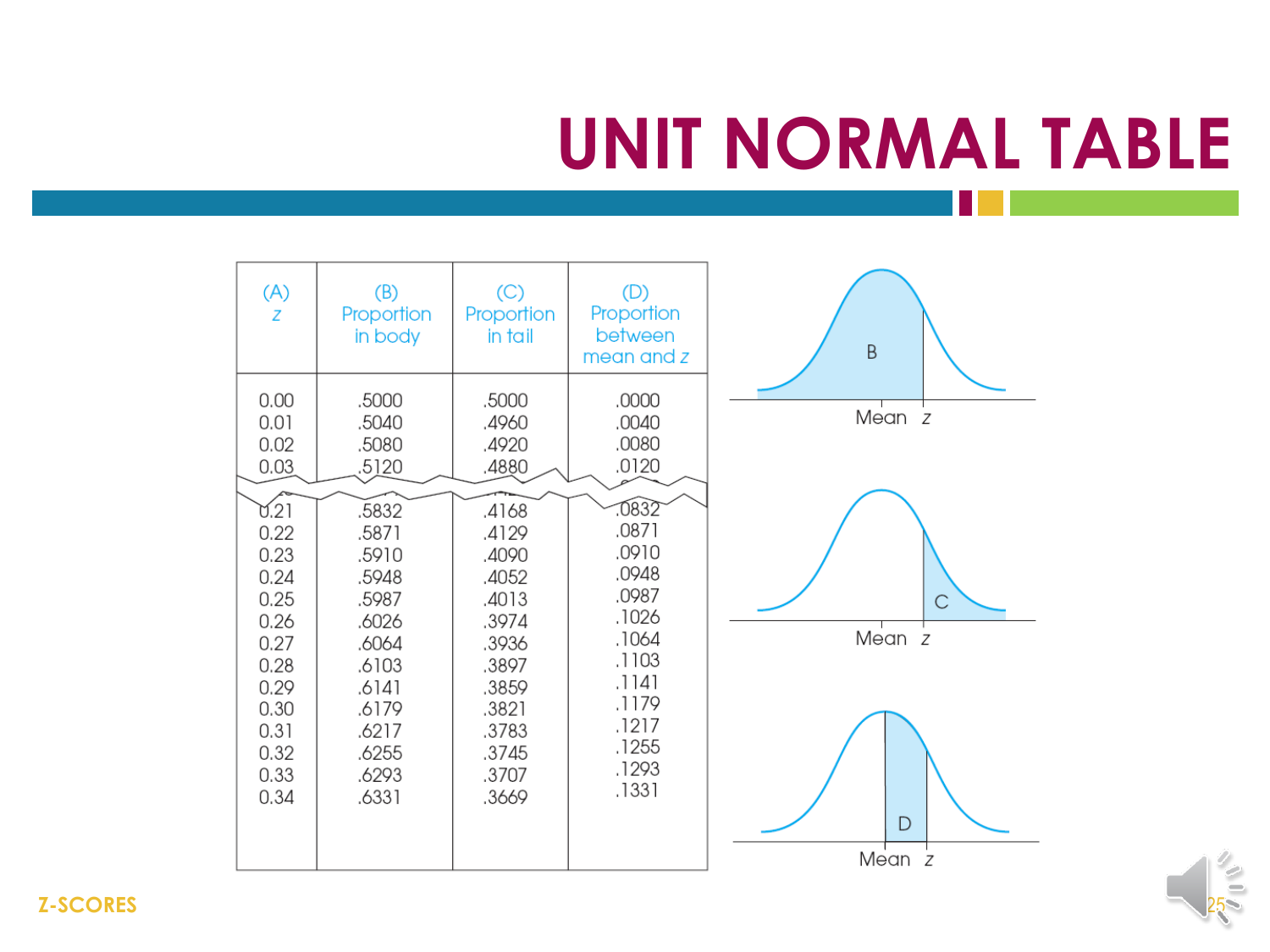# **UNIT NORMAL TABLE: GUIDELINES**

- $\triangleright$  Body = Larger part of the distribution
- $\triangleright$  Tail = Smaller part of the distribution
- $\triangleright$  Distribution is symmetrical  $\Rightarrow$  Proportions to right of mean are symmetrical to (read as "the same as") those on the left side of the mean
- Proportions are always positive, even when *z*-scores are negative
- Identify proportions that correspond to *z*-scores or *z*-scores that correspond to proportions

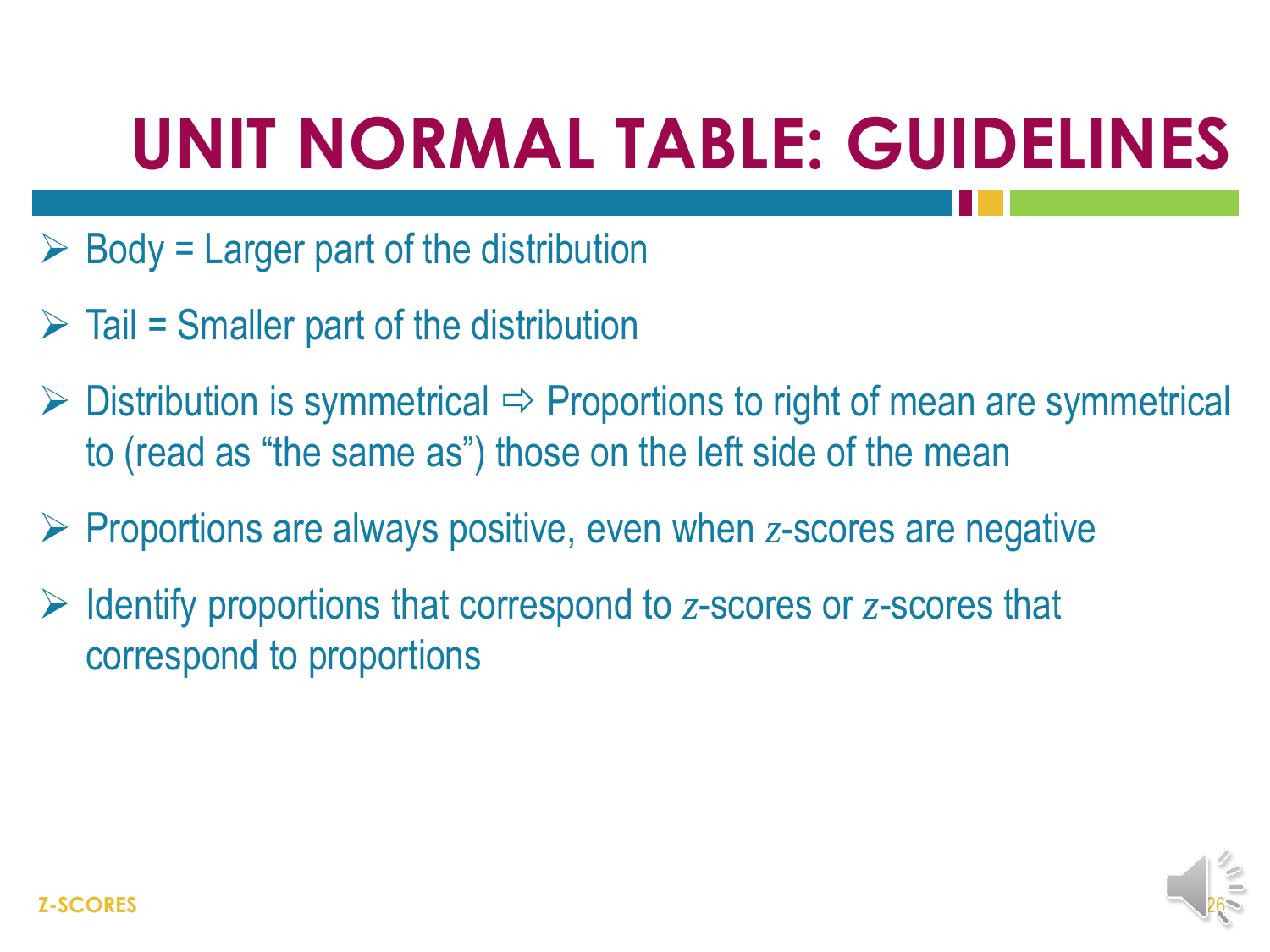### **UNIT NORMAL TABLE: COLUMN SELECTION**

 $\triangleright$  Proportion in Body = Column B

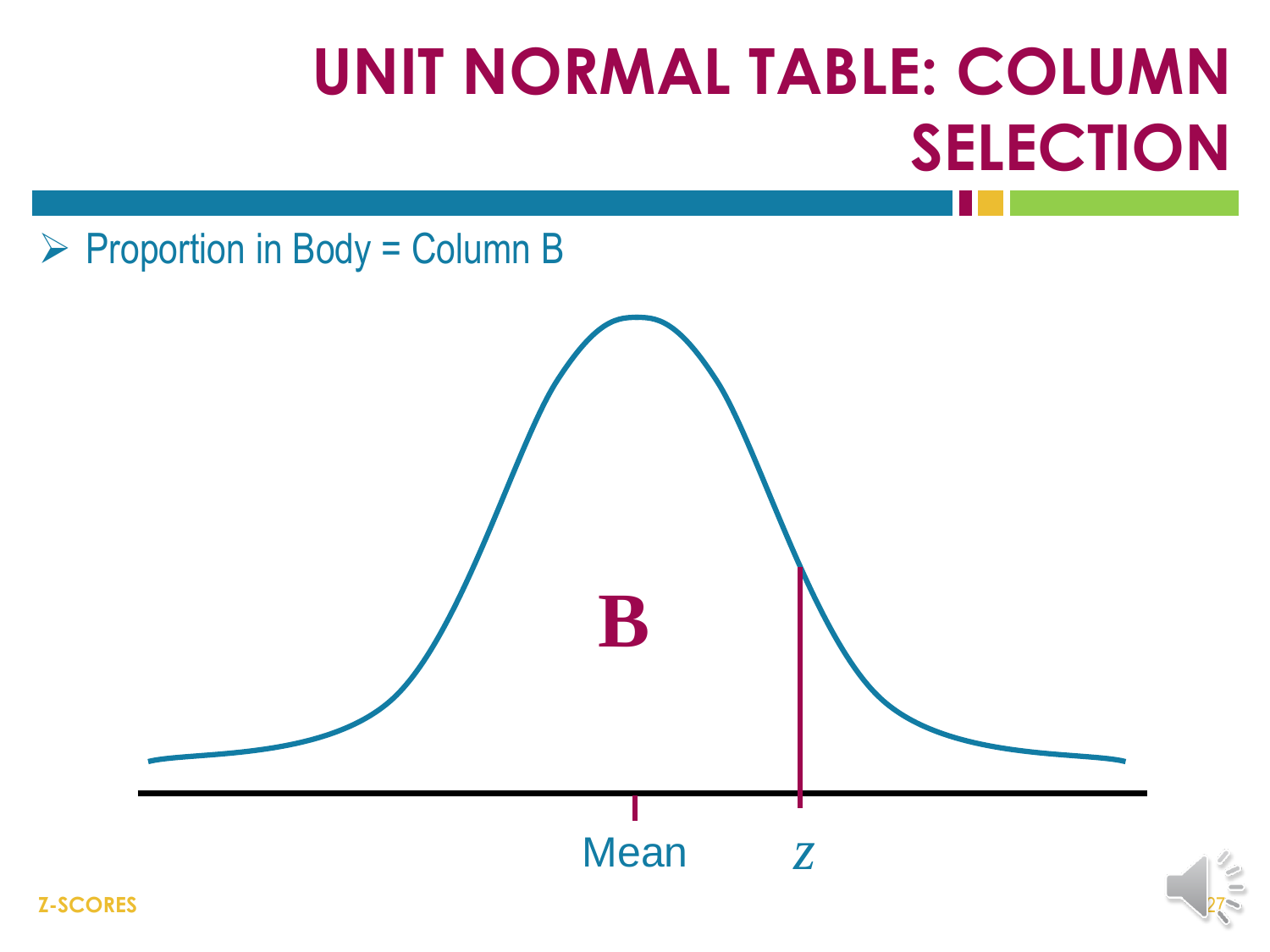### **UNIT NORMAL TABLE: COLUMN SELECTION**

 $\triangleright$  Proportion in Tail = Column C

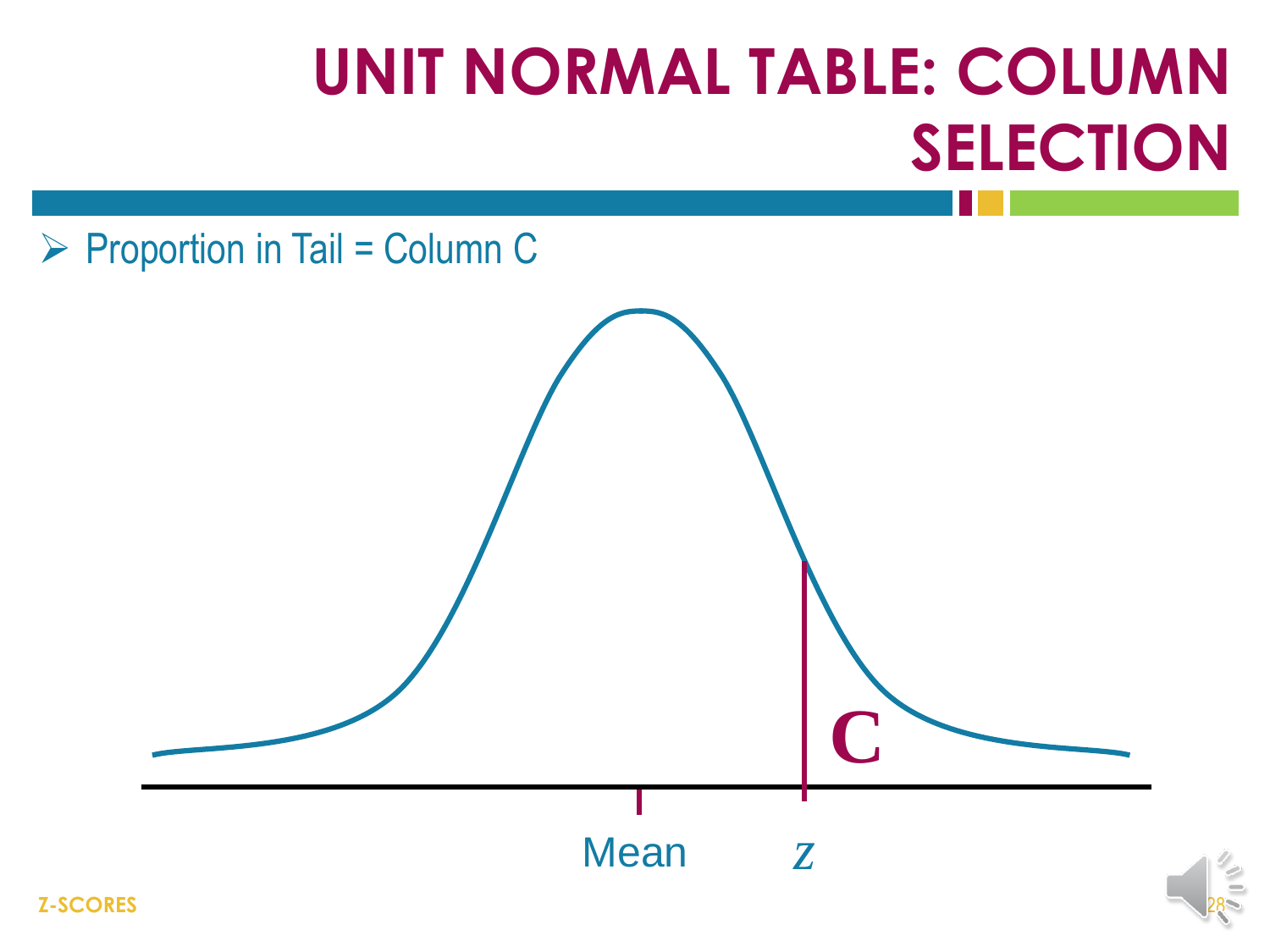### **UNIT NORMAL TABLE: COLUMN SELECTION**

Proportion between Mean & *z* = Column D

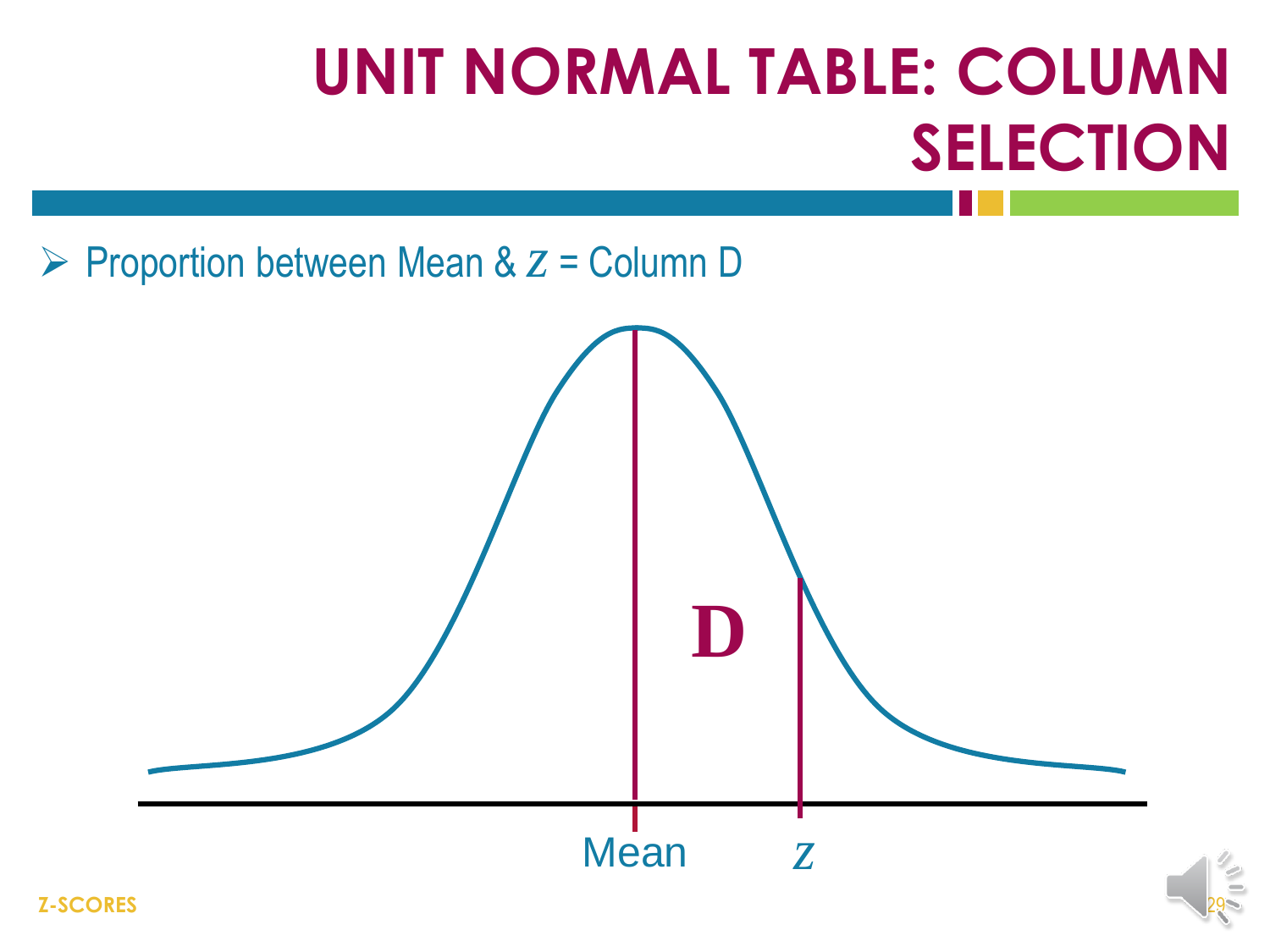# **PROBABILITIES, PROPORTIONS, Z**

#### $\triangleright$  Unit Normal Table

- Relationships between *z*-score locations and proportions in a normal distribution
- If proportion is known, use table to identify *z*-score
- $\div$  Probability = Proportion

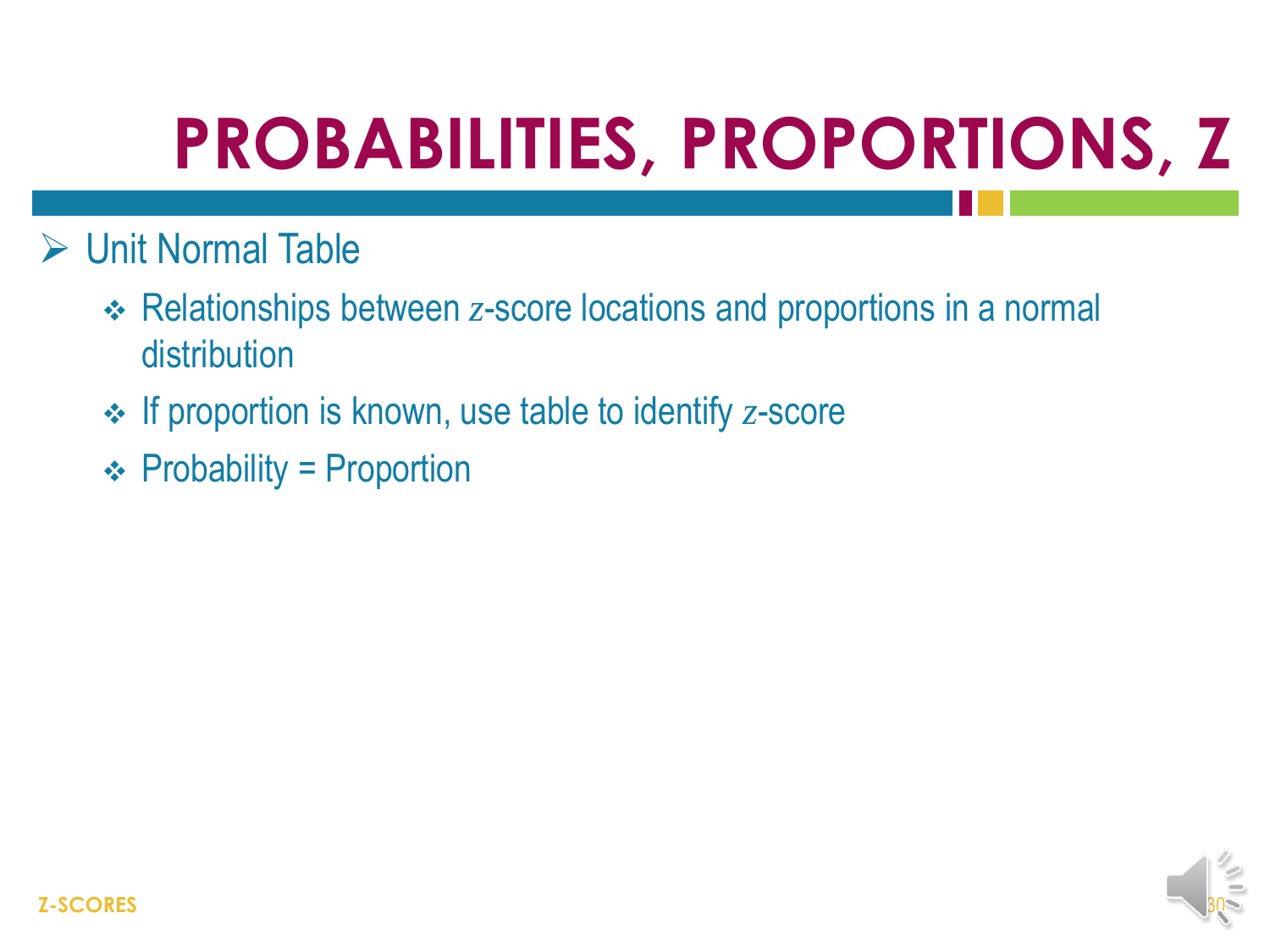- Column B
	- o What proportion of normal distribution corresponds to *z*-scores < *z* = 1.00?
	- o What is the probability of selecting a *z*-score less than *z* = 1.00?

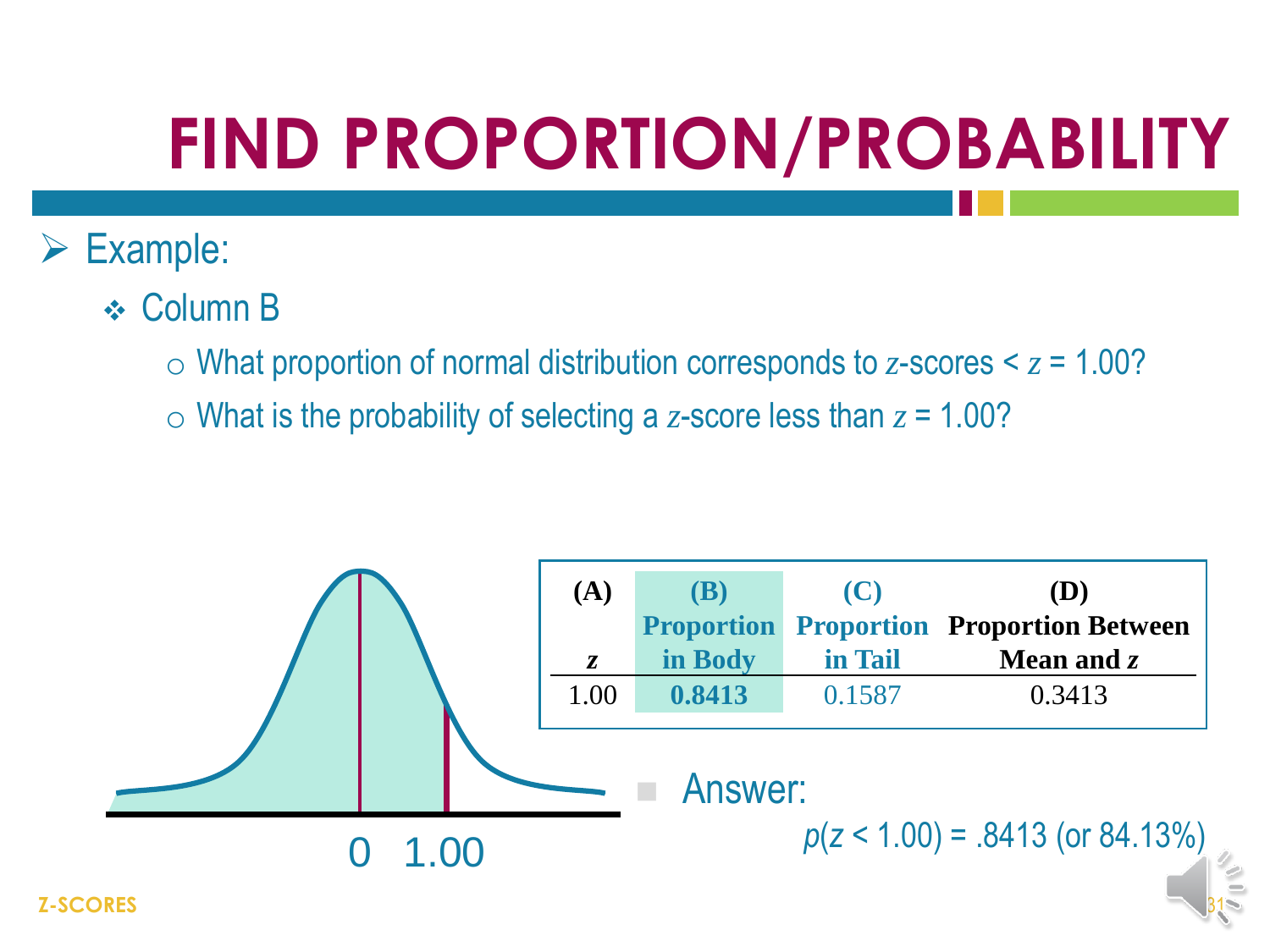- Column B
	- o What proportion of a normal distribution corresponds to *z*-scores > *z* = -1.00?
	- o What is the probability of selecting a *z*-score greater than *z* = -1.00?

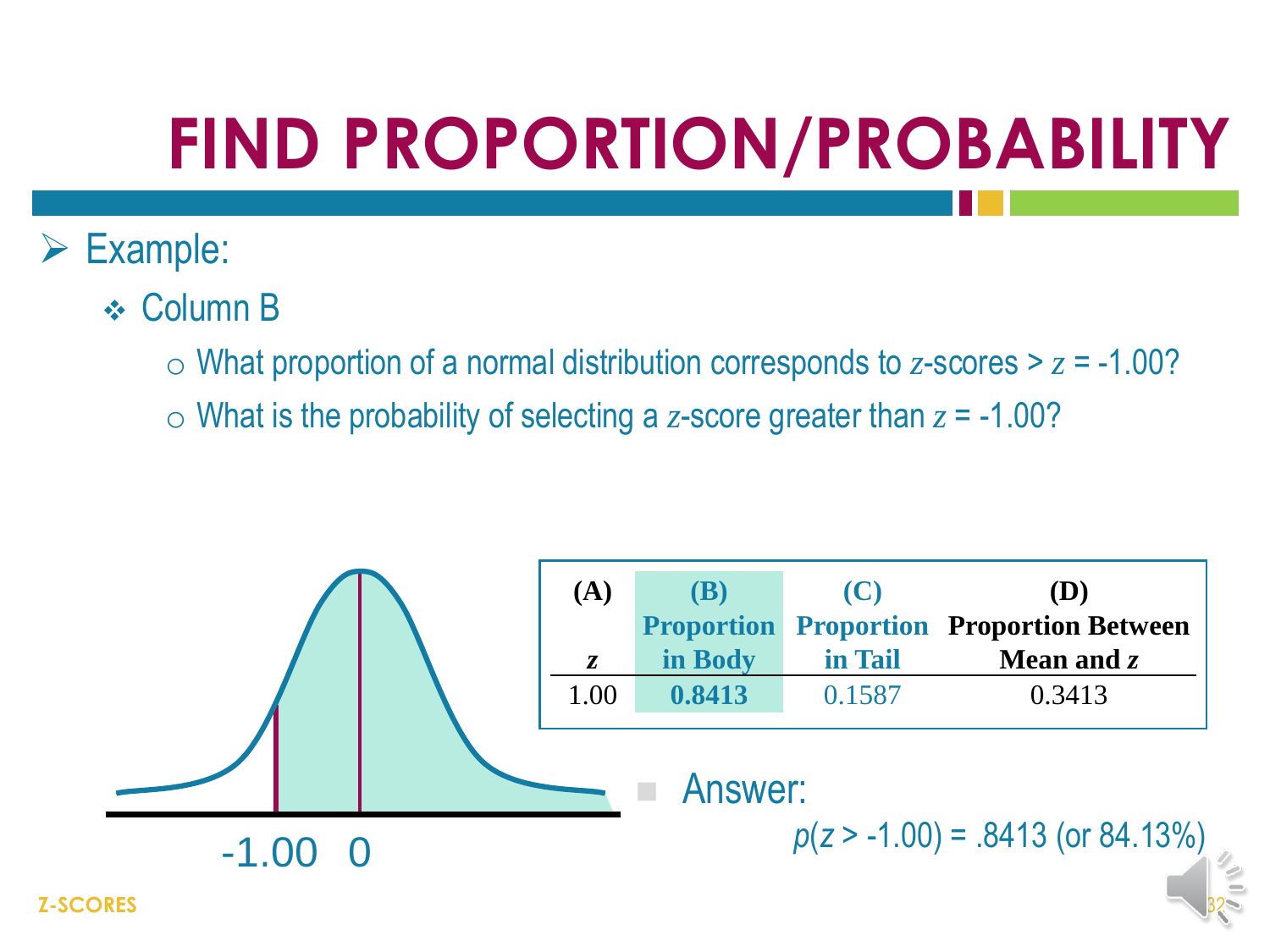- Column C
	- $\circ$  What proportion of a normal distribution corresponds to *z*-scores  $> z = 1.00$ ?
	- o What is the probability of selecting a *z*-score value greater than *z* = 1.00?

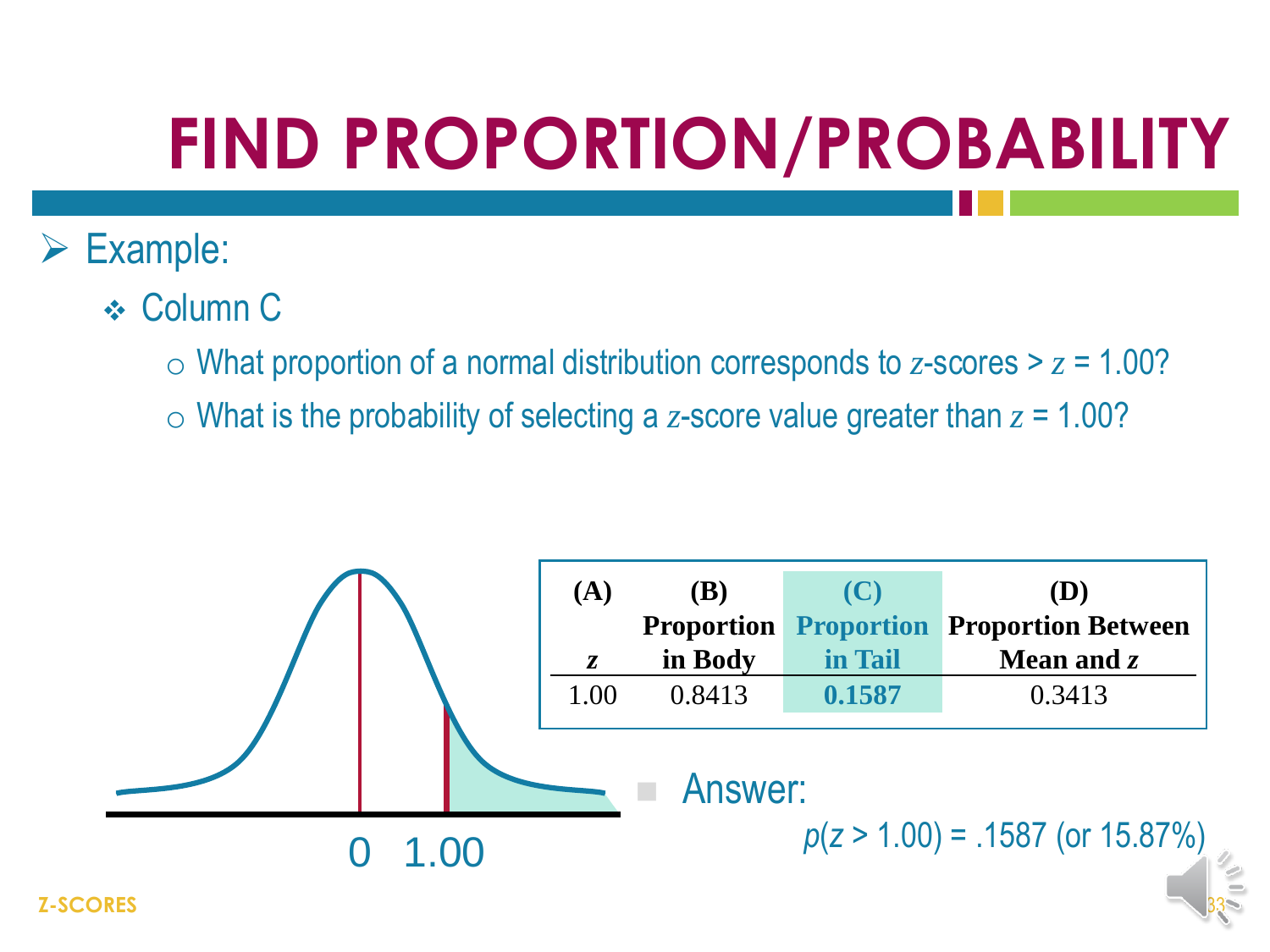- Column C
	- $\circ$  What proportion of a normal distribution corresponds to *z*-scores  $> z = 1.00$ ?
	- o What is the probability of selecting a *z*-score value greater than *z* = 1.00?

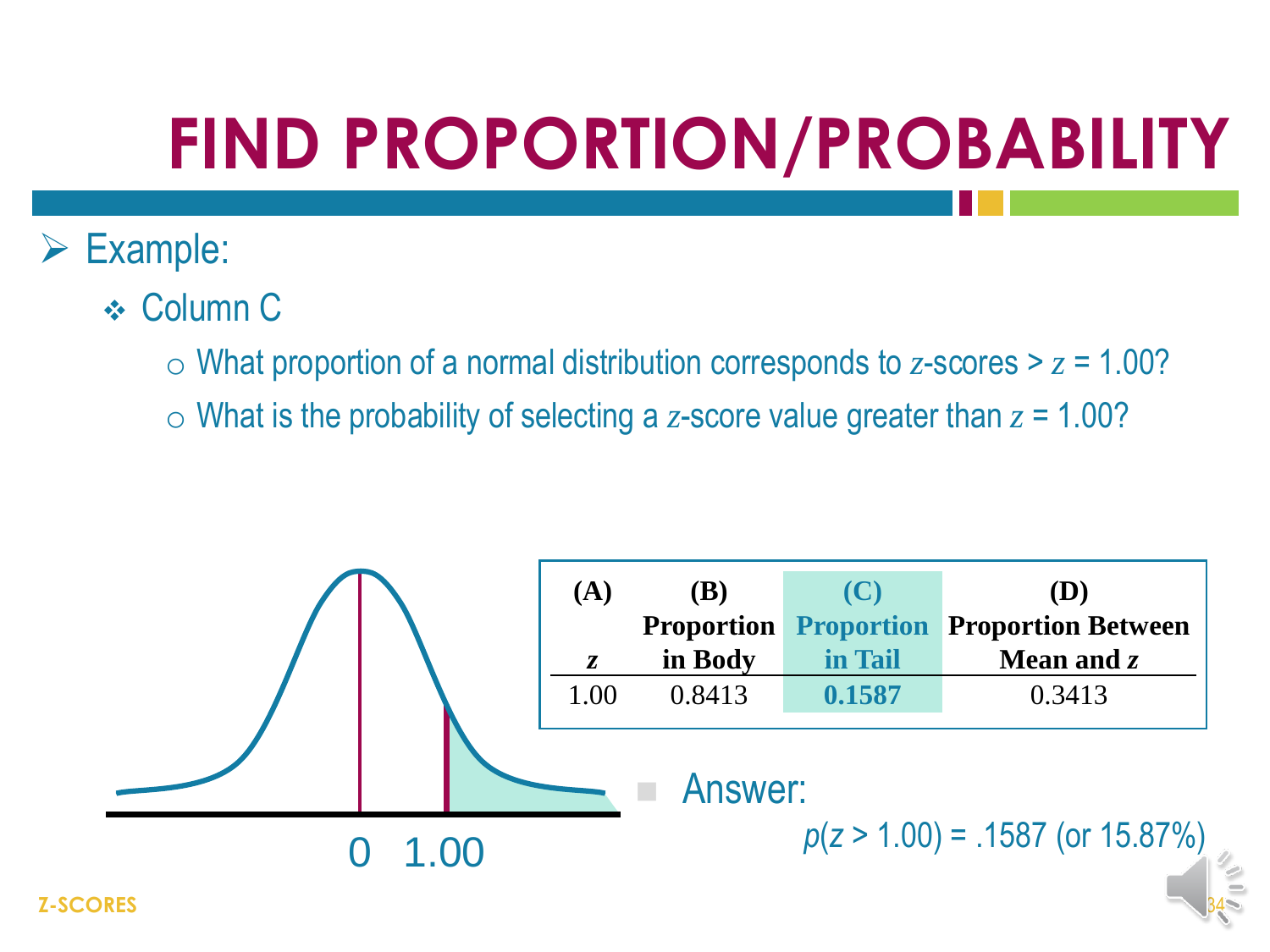- Column C
	- o What proportion of a normal distribution corresponds to *z*-scores < *z* = -1.00?
	- $\circ$  What is the probability of selecting a *z*-score value less than  $z = -1.00$ ?

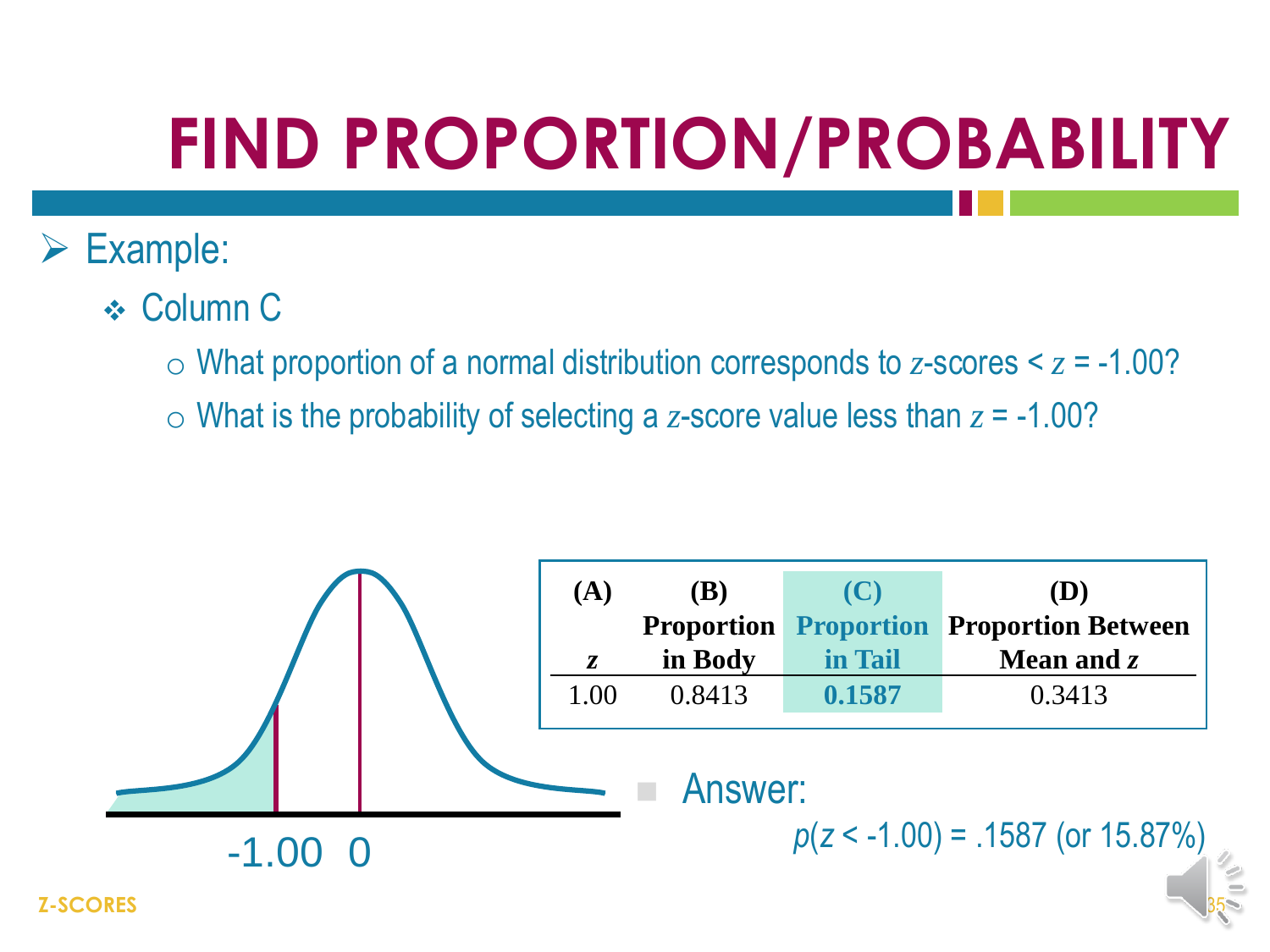#### Example:

- Column D
	- $\circ$  What proportion of normal distribution corresponds to positive  $z$ -scores  $\le z = 1.00$ ?
	- o What is the probability of selecting a positive *z*-score less than *z* = 1.00?

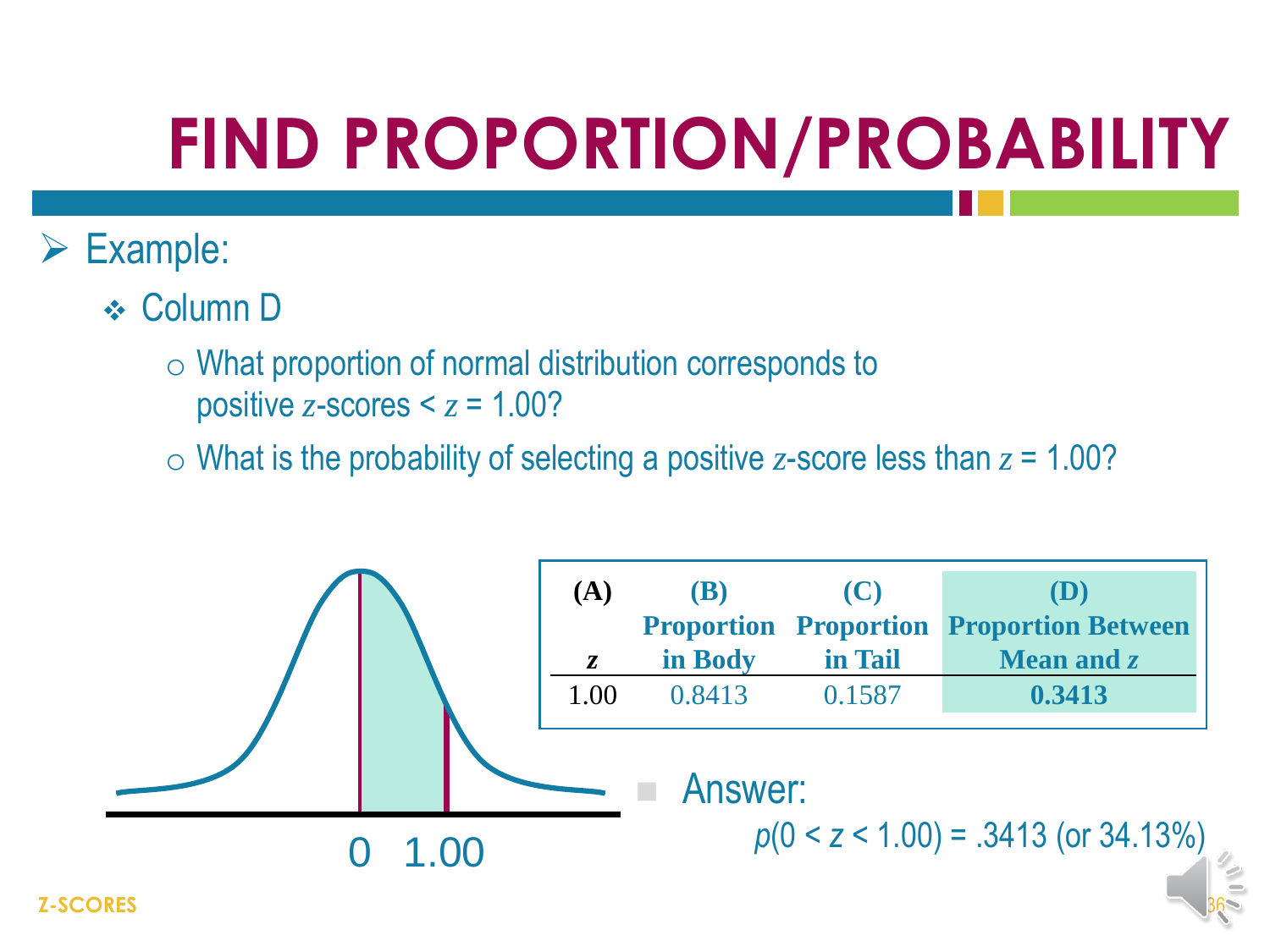#### Example:

- Column D
	- $\circ$  What proportion of a normal distribution corresponds to negative  $z$ -scores  $> z = -1.00$ ?
	- o What is the probability of selecting a negative *z*-score greater than *z* = -1.00?

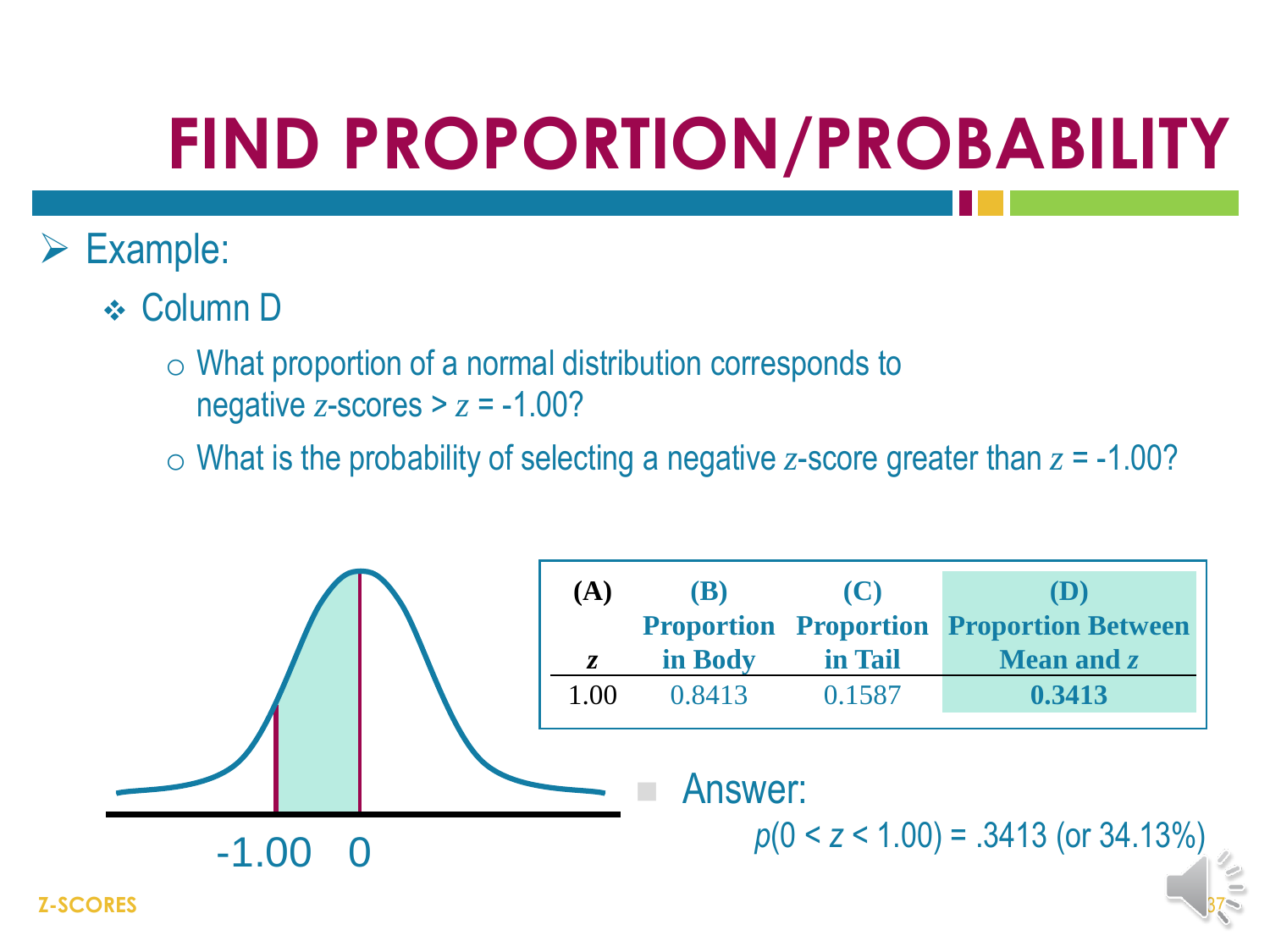- Column D
	- o What proportion of a normal distribution corresponds to *z*-scores within 1 standard deviation of the mean?
	- o What is the probability of selecting a *z*-score greater than *z* = -1.00 and less than  $z = 1.00$  ?

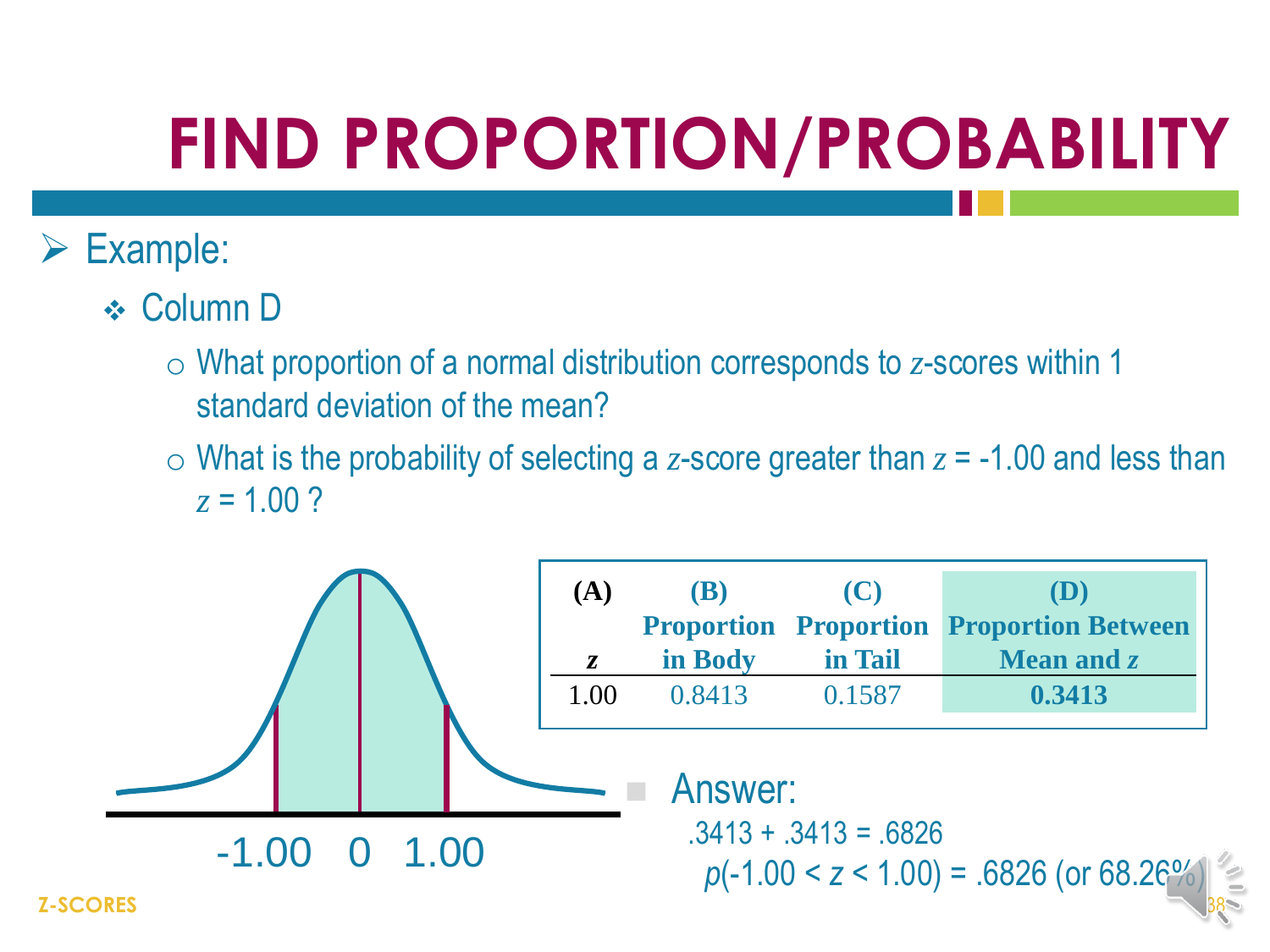# **FIND Z-SCORE**

- Example:
	- **❖ Column B** 
		- o What *z*-score separates the bottom 80% from the remainder of the distribution?

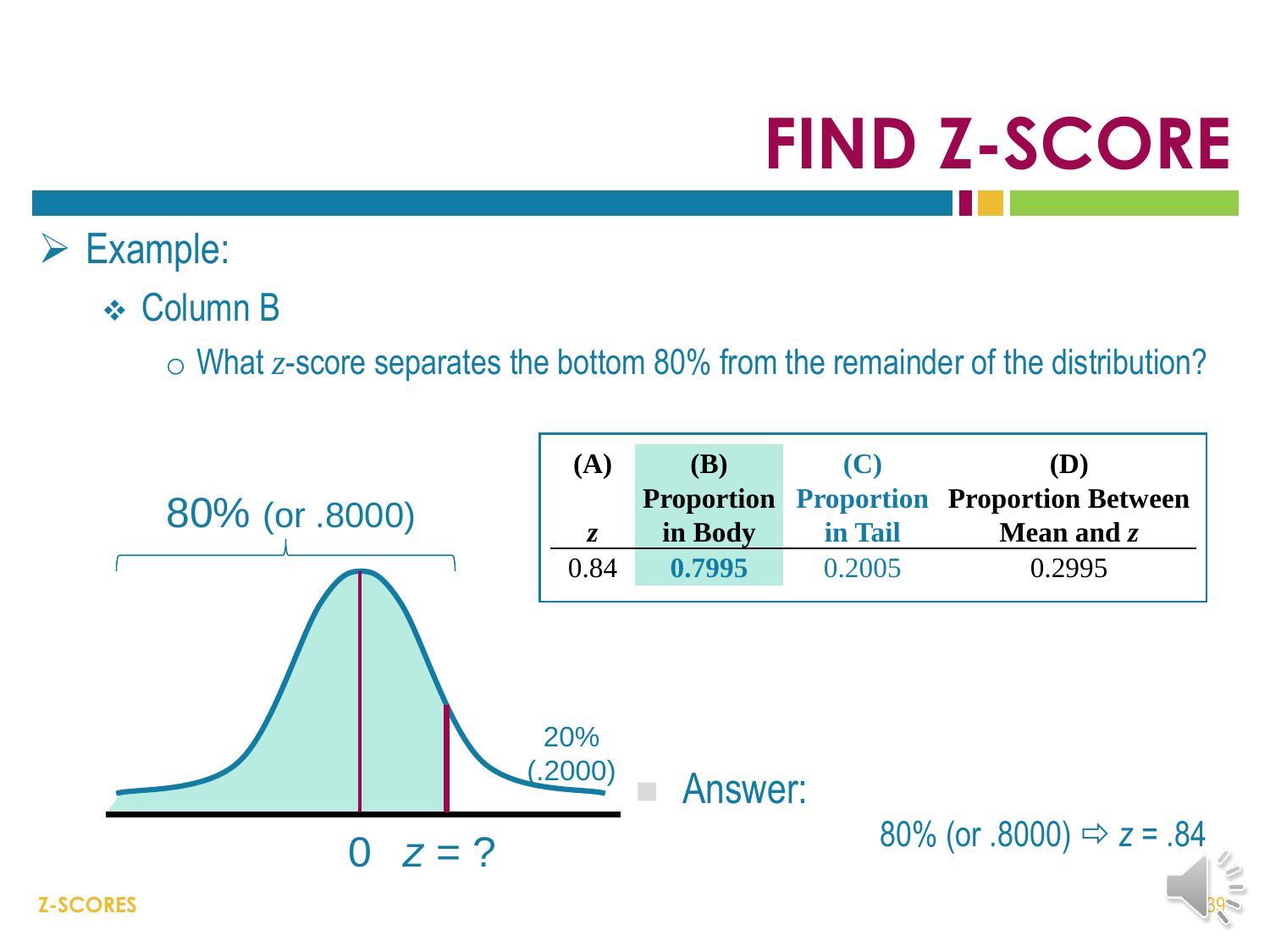# **FIND Z-SCORE**

- Example:
	- **❖ Column C** 
		- o What z-score separates the top 20% from the remainder of the distribution?

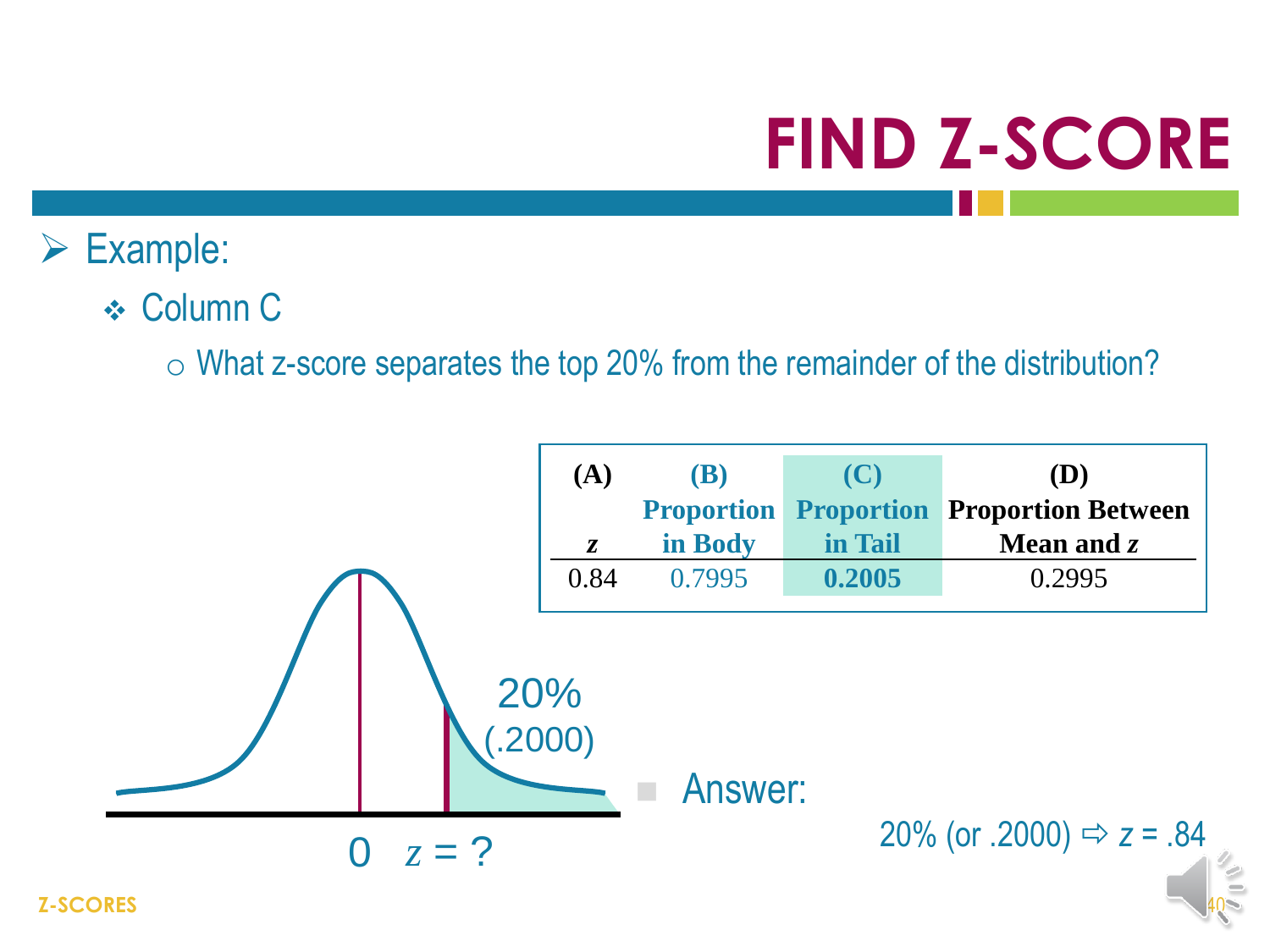# **FIND Z-SCORE**

- Example:
	- Column D
		- o What *z*-score separates the middle 60% from the remainder of the distribution?

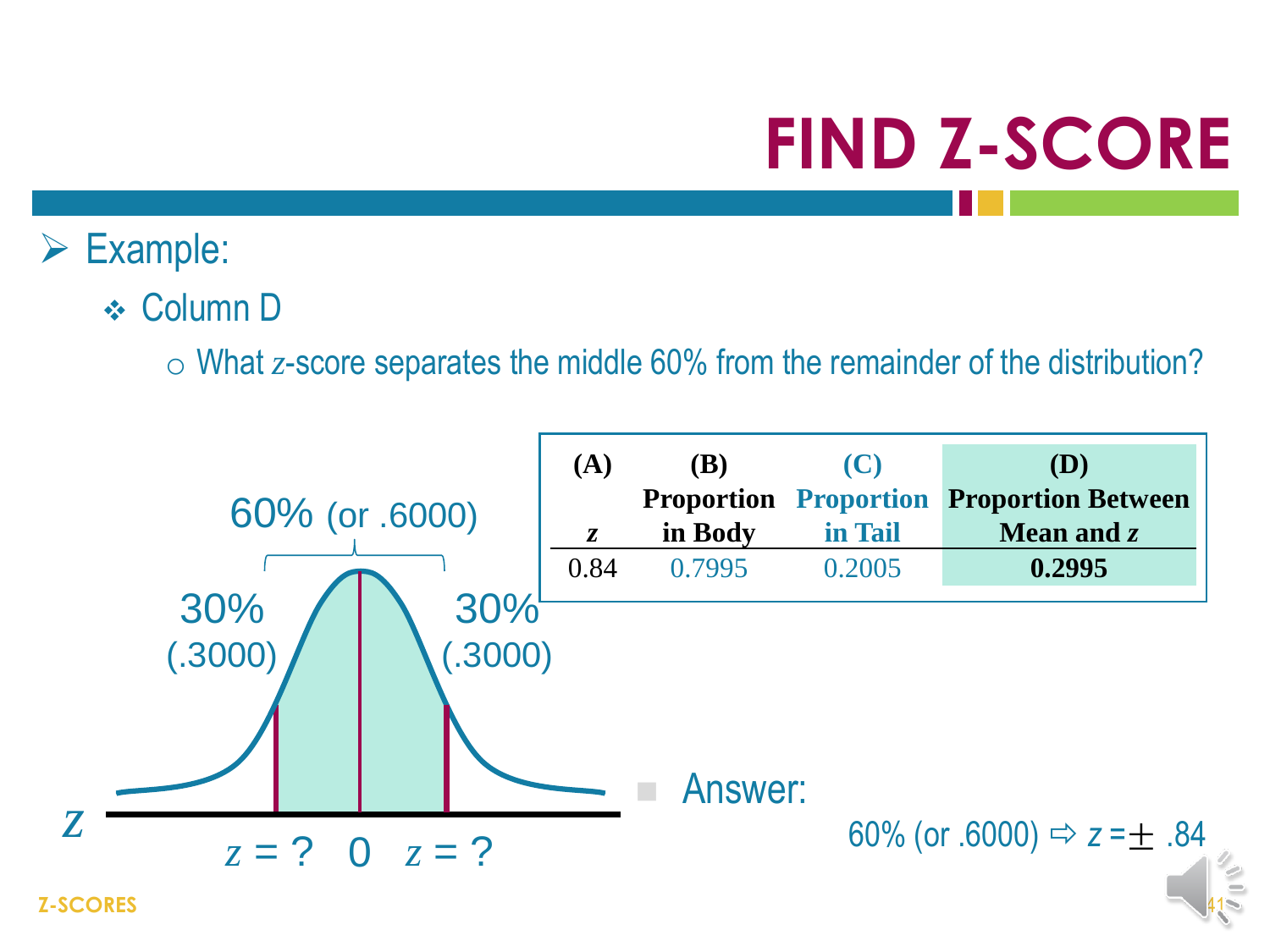#### **≻ Steps**

- Convert *X* to *z*-Score
- Use Unit Normal Table to convert *z*-score to corresponding percentage/proportion

#### $\triangleright$  Example

- $\div$  Assume a normal distribution with  $\mu$  = 100 and  $\sigma$  = 15
- What is the probability of randomly selecting an individual with an IQ score less than 130?

$$
p(X < 130) = ?
$$

Step 1: Convert *X* to *z*-Score

$$
z = \frac{X - \mu}{\sigma} = \frac{130 - 100}{15} = \frac{30}{15} = 2.00
$$

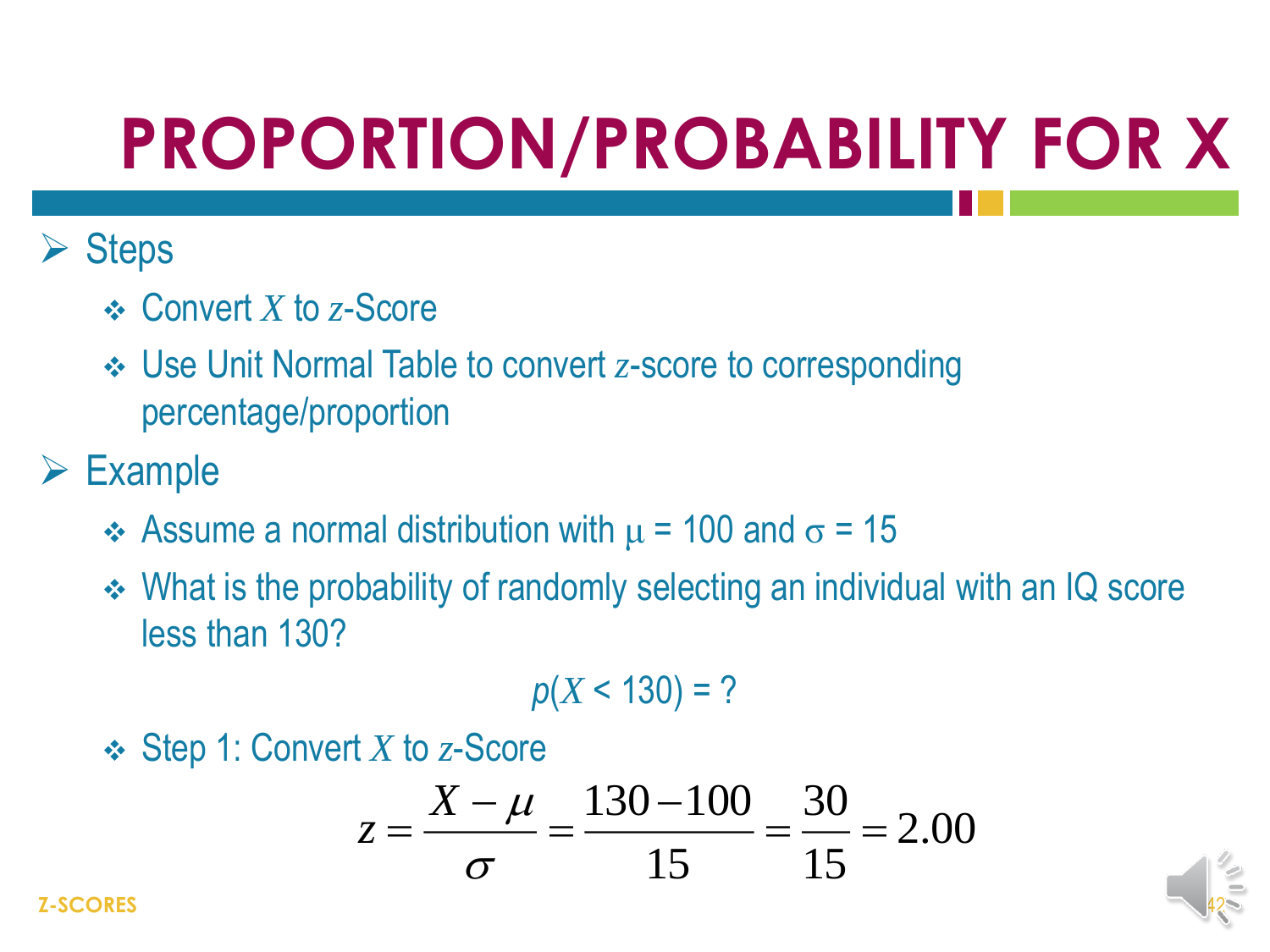- $\triangleright$  Example (continued)
	- Step 2: Use Unit Normal Table to convert *z*-score to corresponding percentage/proportion

*z* = 2.00

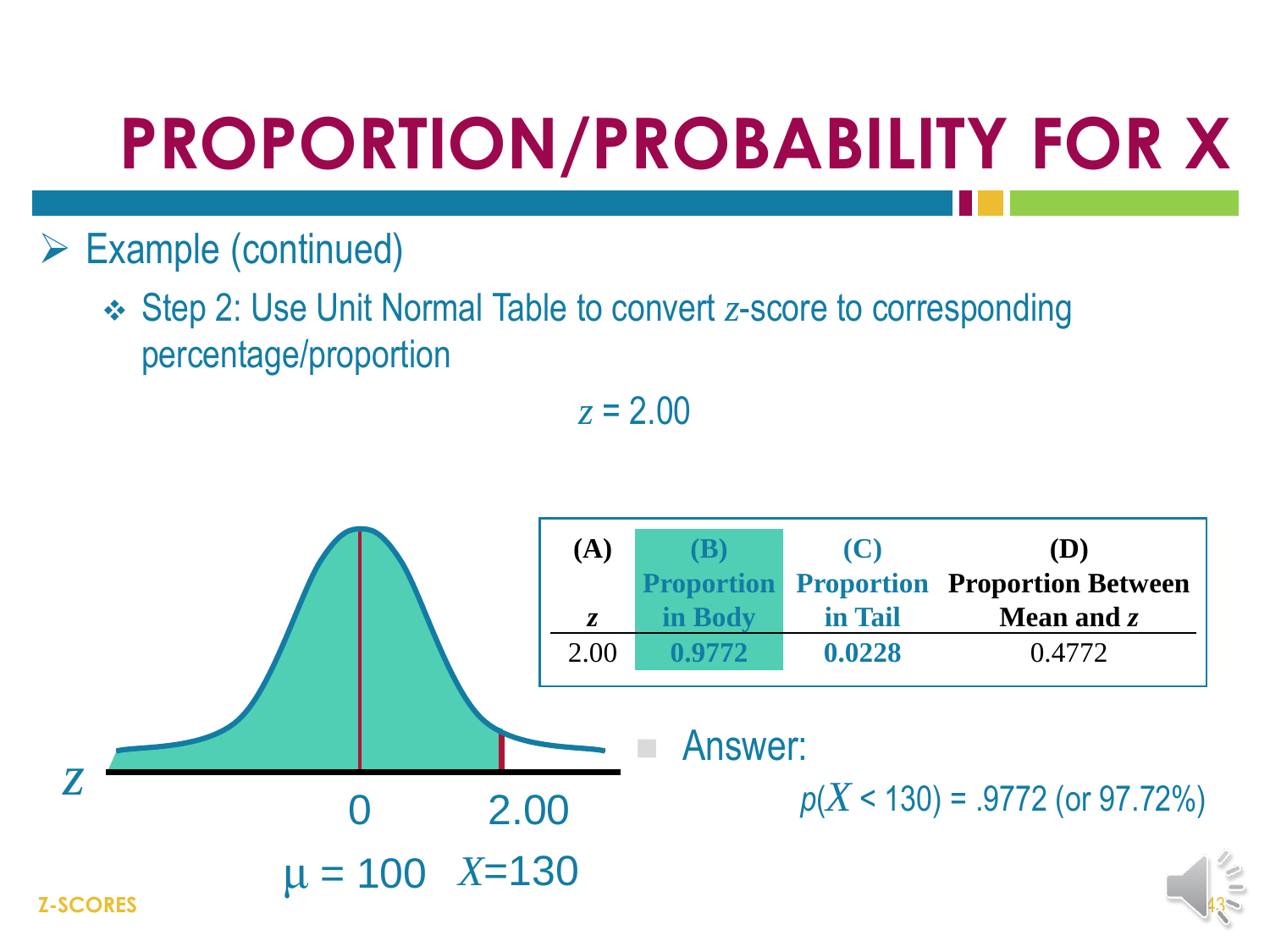#### $\triangleright$  Example

- Assume a normal distribution with  $\mu$  = 58 and  $\sigma$  = 10 for average speed of cars on a section of interstate highway
- What proportion of cars traveled between 55 and 65 miles per hour?

 $p(55 < X < 65) = ?$ 

Step 1: Convert *X* values to *z*-Scores

$$
z = \frac{X - \mu}{\sigma} = \frac{55 - 58}{10} = \frac{-3}{10} = -.30
$$

$$
z = \frac{X - \mu}{\sigma} = \frac{65 - 58}{10} = \frac{7}{10} = .70
$$

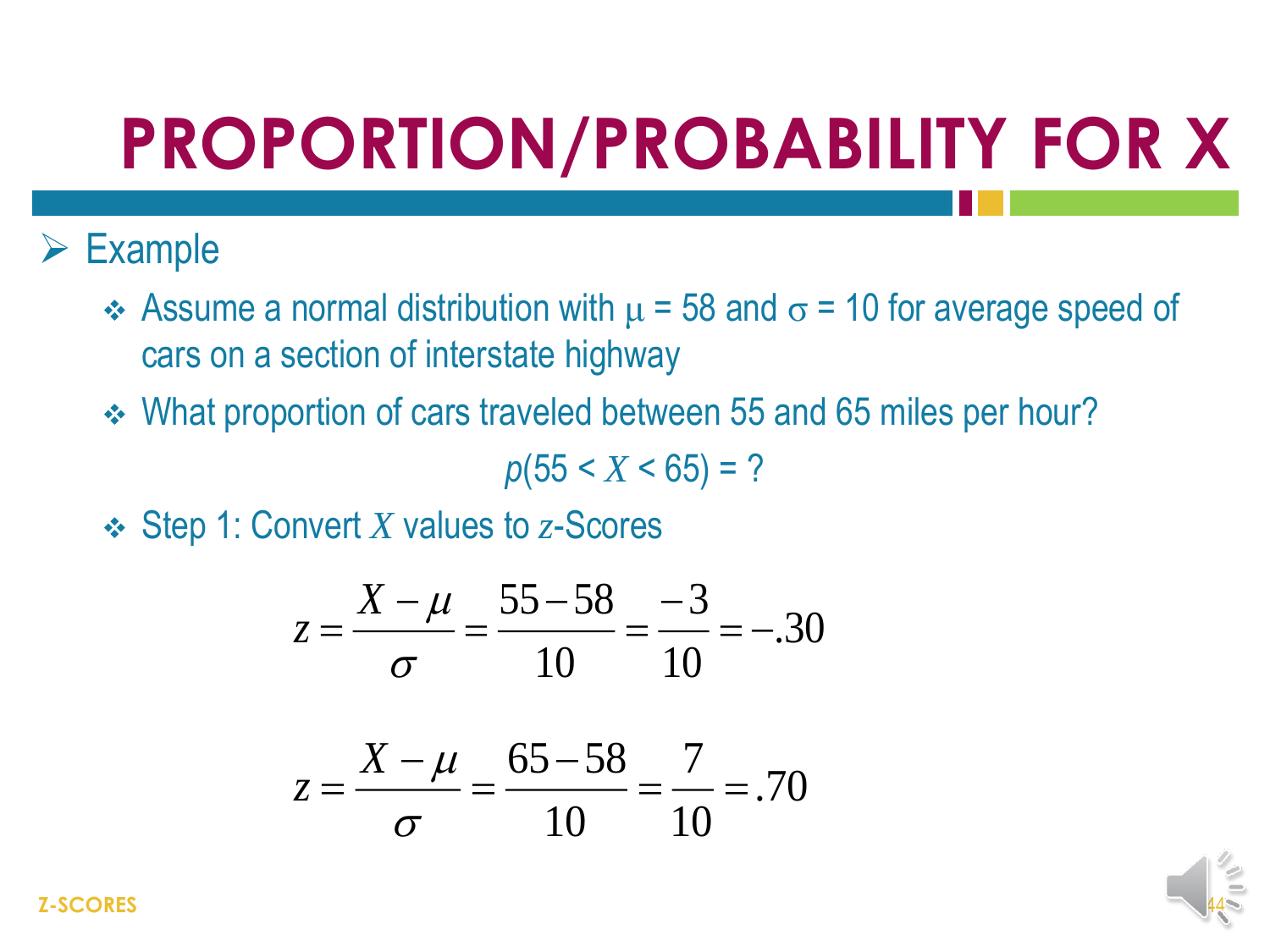- $\triangleright$  Example (continued)
	- Step 2: Use Unit Normal Table to convert *z*-scores to corresponding proportions

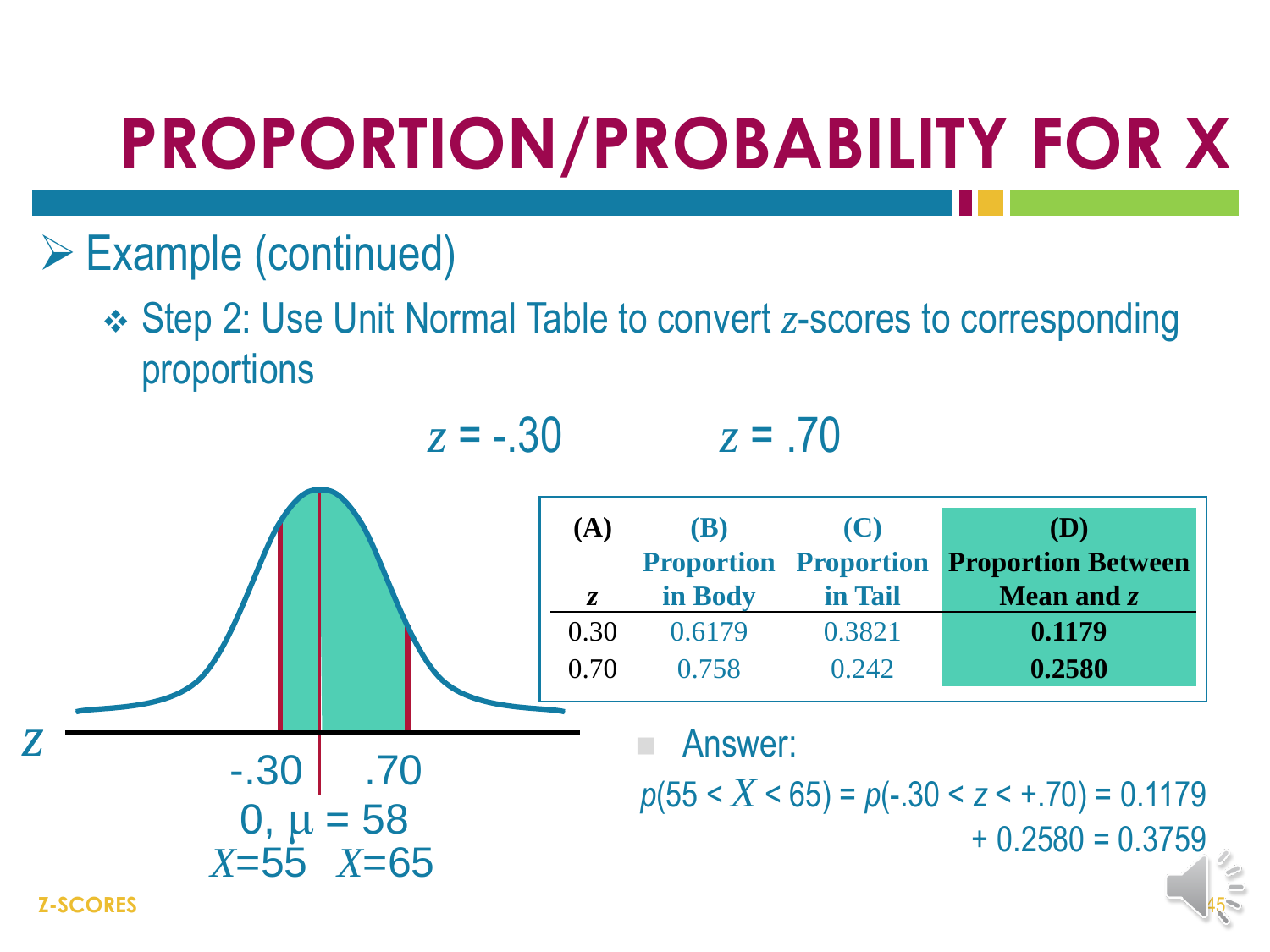#### $\triangleright$  Example

- Assume a normal distribution with  $\mu$  = 58 and  $\sigma$  = 10 for average speed of cars on a section of interstate highway
- What proportion of cars traveled between 65 and 75 miles per hour?

 $p(65 < X < 75) = ?$ 

Step 1: Convert *X* values to *z*-Scores

$$
z = \frac{X - \mu}{\sigma} = \frac{65 - 58}{10} = \frac{7}{10} = .70 \qquad z = \frac{X - \mu}{\sigma} = \frac{75 - 58}{10} = \frac{17}{10} = 1.70
$$

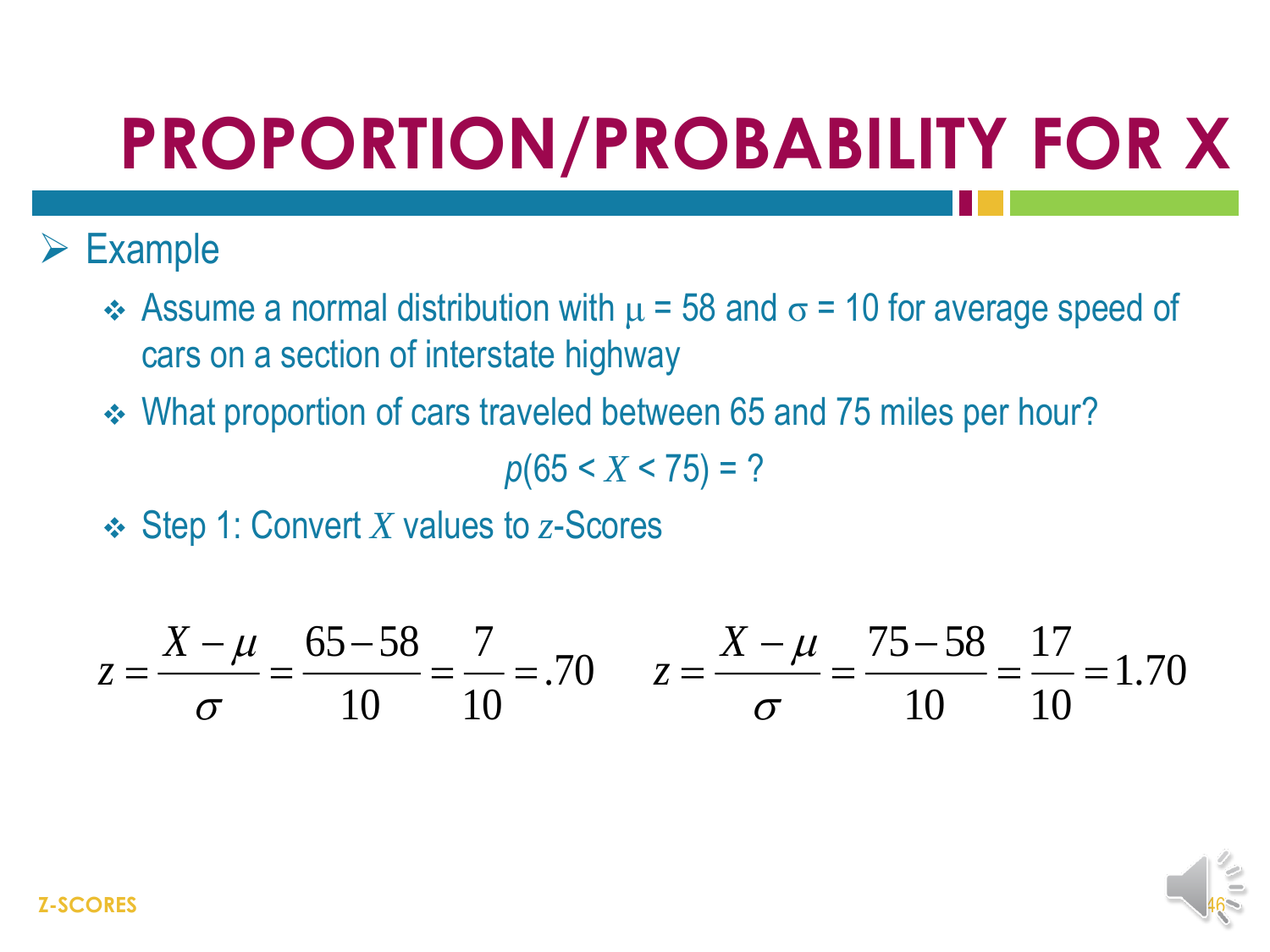- $\triangleright$  Example (continued)
	- Step 2: Use Unit Normal Table to convert *z*-scores to corresponding proportions

*z* = .70 *z* = 1.70

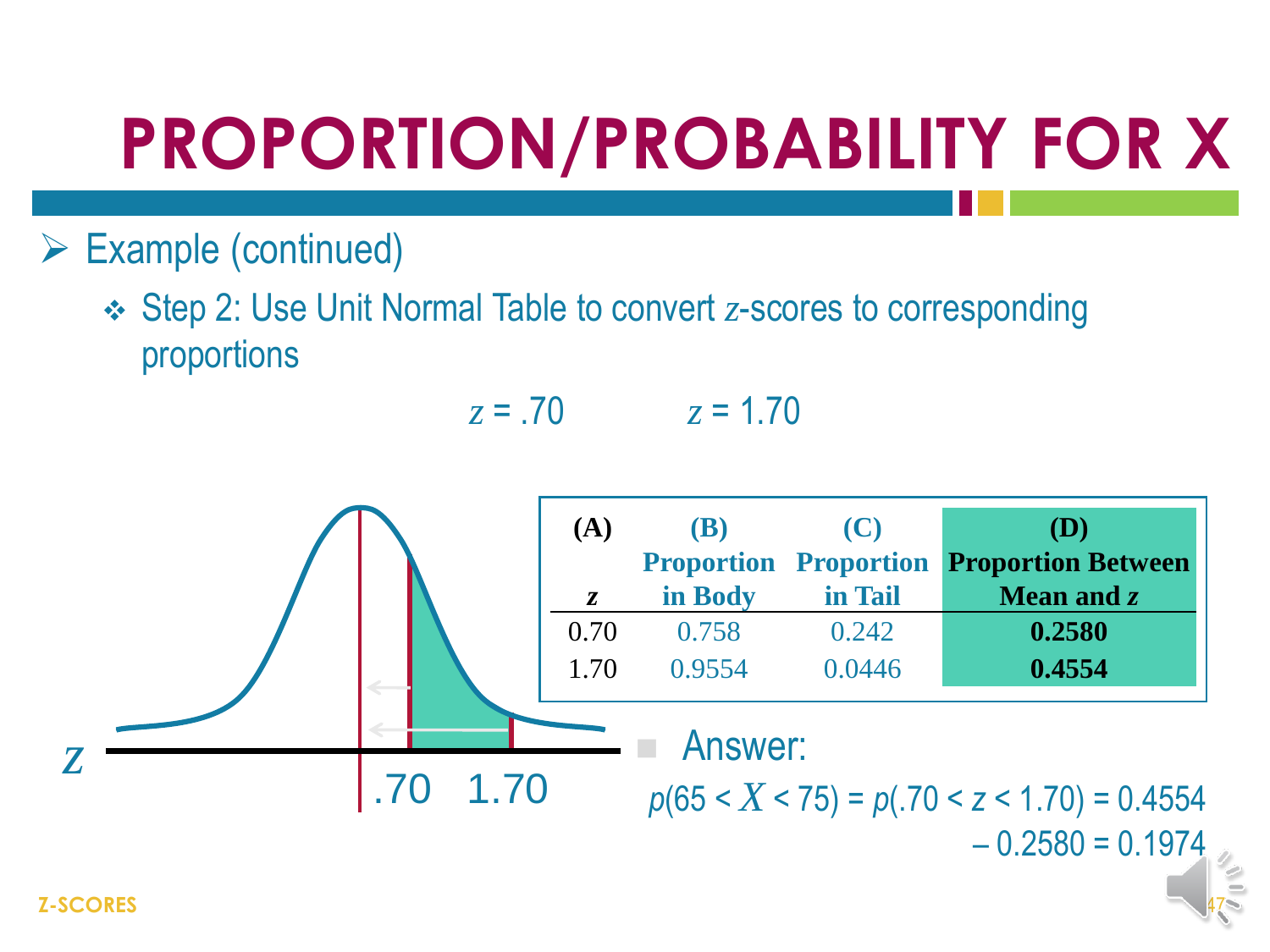z-scores for distributions of sample means

### **DISTRIBUTION OF SAMPLE MEANS**



**Z-SCORES** 48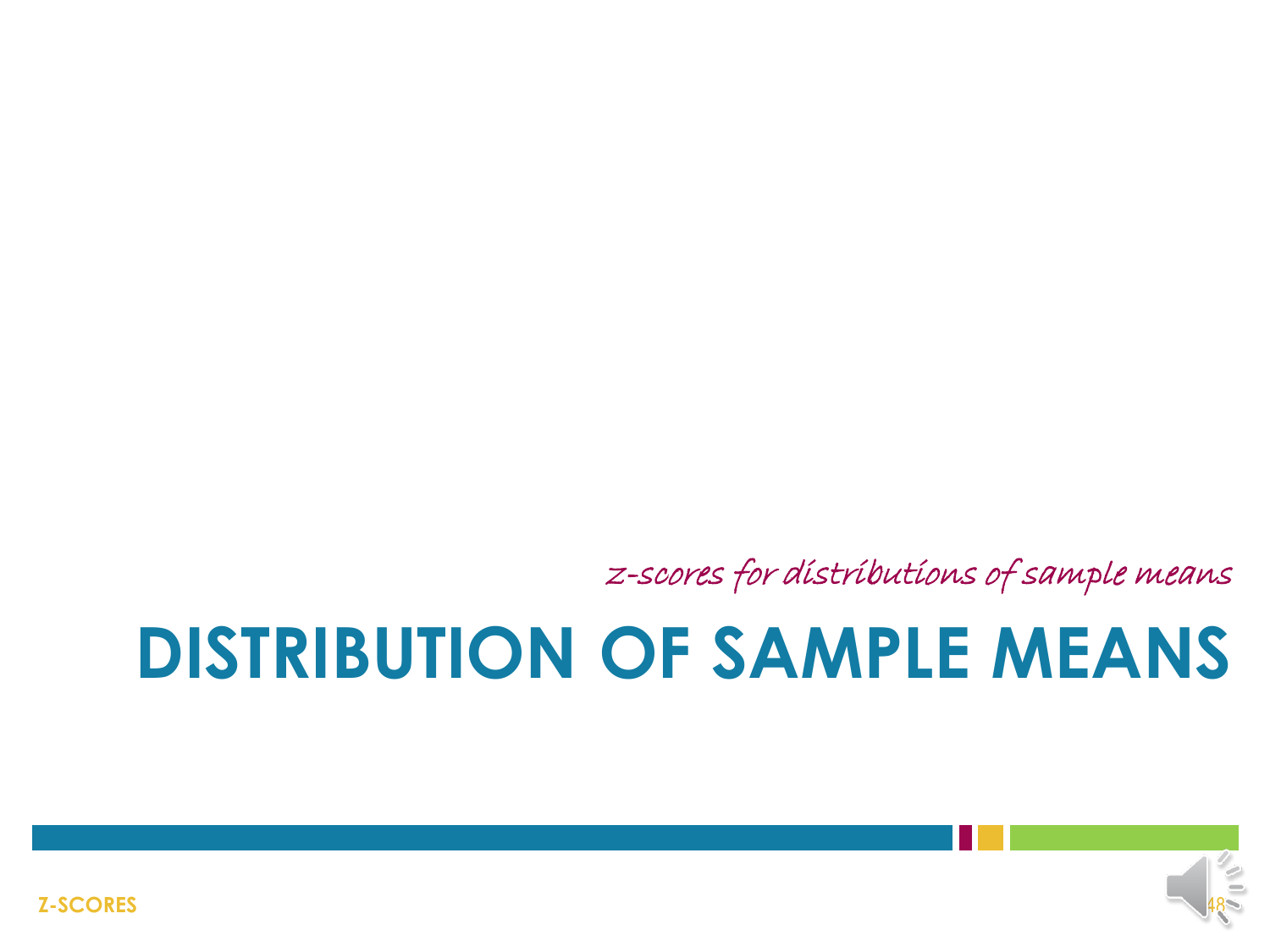**► Use of Distribution of Sample Means** 

- $\div$  Identify probability associated with a sample
- $\div$  Distribution = all possible  $M_s$
- $\div$  Proportions = Probabilities

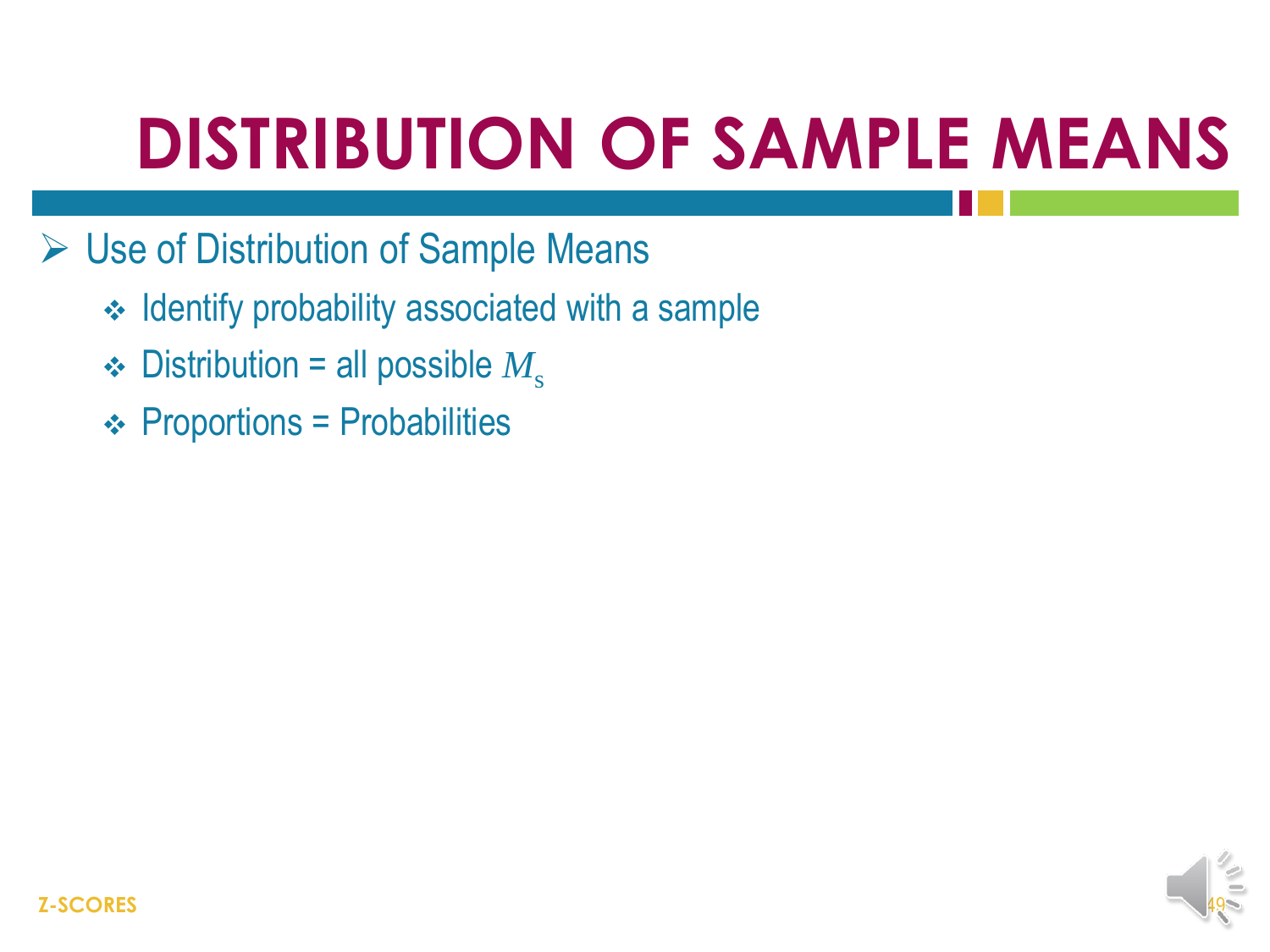#### $\triangleright$  Example

• Population of SAT scores forms normal distribution with  $\mu$  = 500 and  $\sigma$  = 100. In a sample of  $n = 25$  students, what is the probability that the sample mean will be greater than *M* = 540?

$$
p(M > 540) = ?
$$

- Central Limit Theorem describes the distribution
	- $\circ$  Distribution is normal because population of scores is normal
	- $\circ$  Distribution mean is 500 because population mean is 500
	- $\circ$  For *n* = 25, standard error of distribution is  $\sigma_M$  = 20

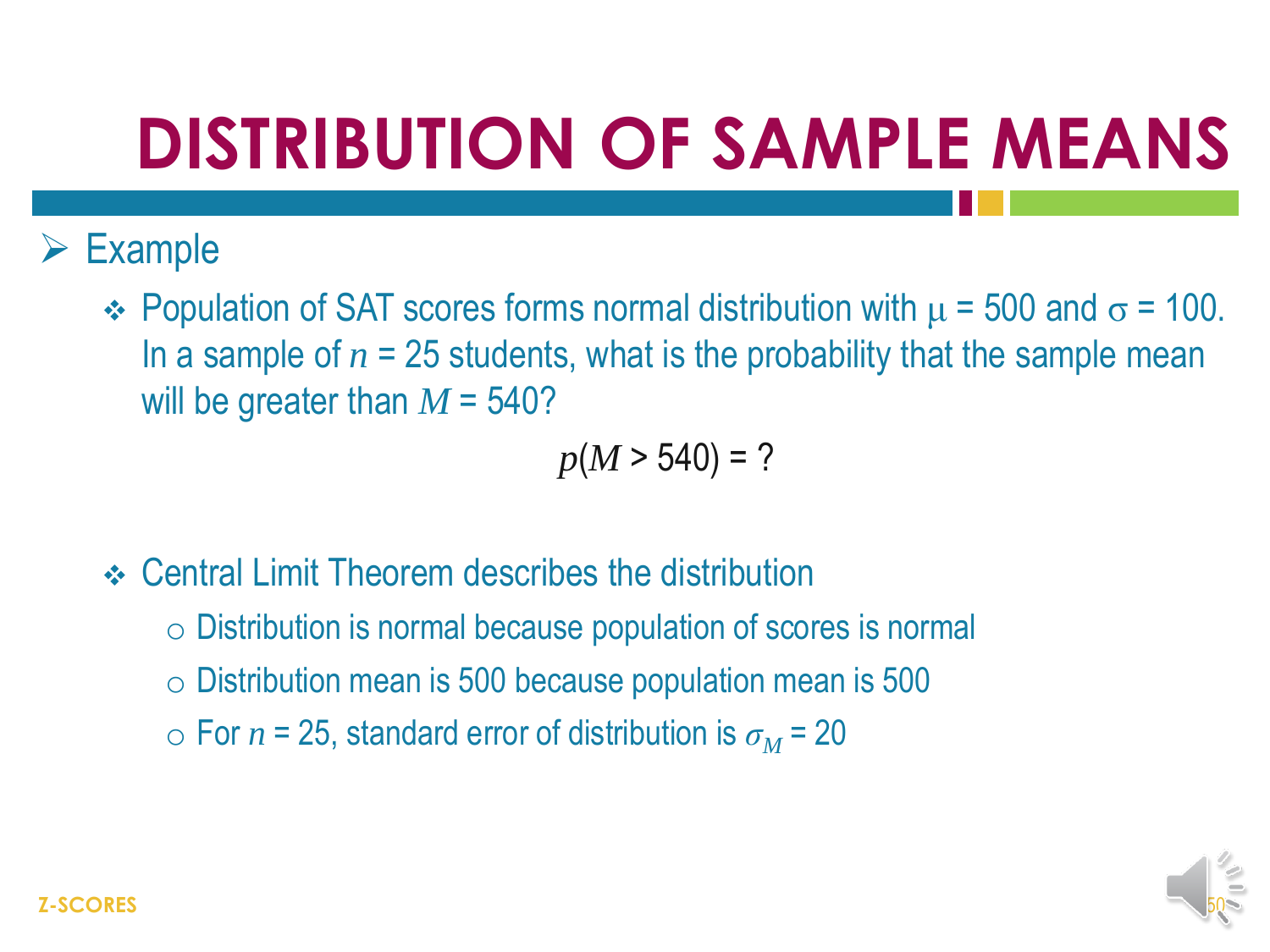$\triangleright$  Example (continued)

 $p(M > 540) = ?$ 

Step 1: Calculate standard error of the distribution

$$
\sigma_M = \frac{\sigma}{\sqrt{n}} = \frac{100}{\sqrt{25}} = \frac{100}{5} = 20
$$

Step 2: Calculate corresponding *z*-score

$$
z = \frac{(M - \mu)}{\sigma_M} = \frac{(540 - 500)}{20} = \frac{40}{20} = 2
$$

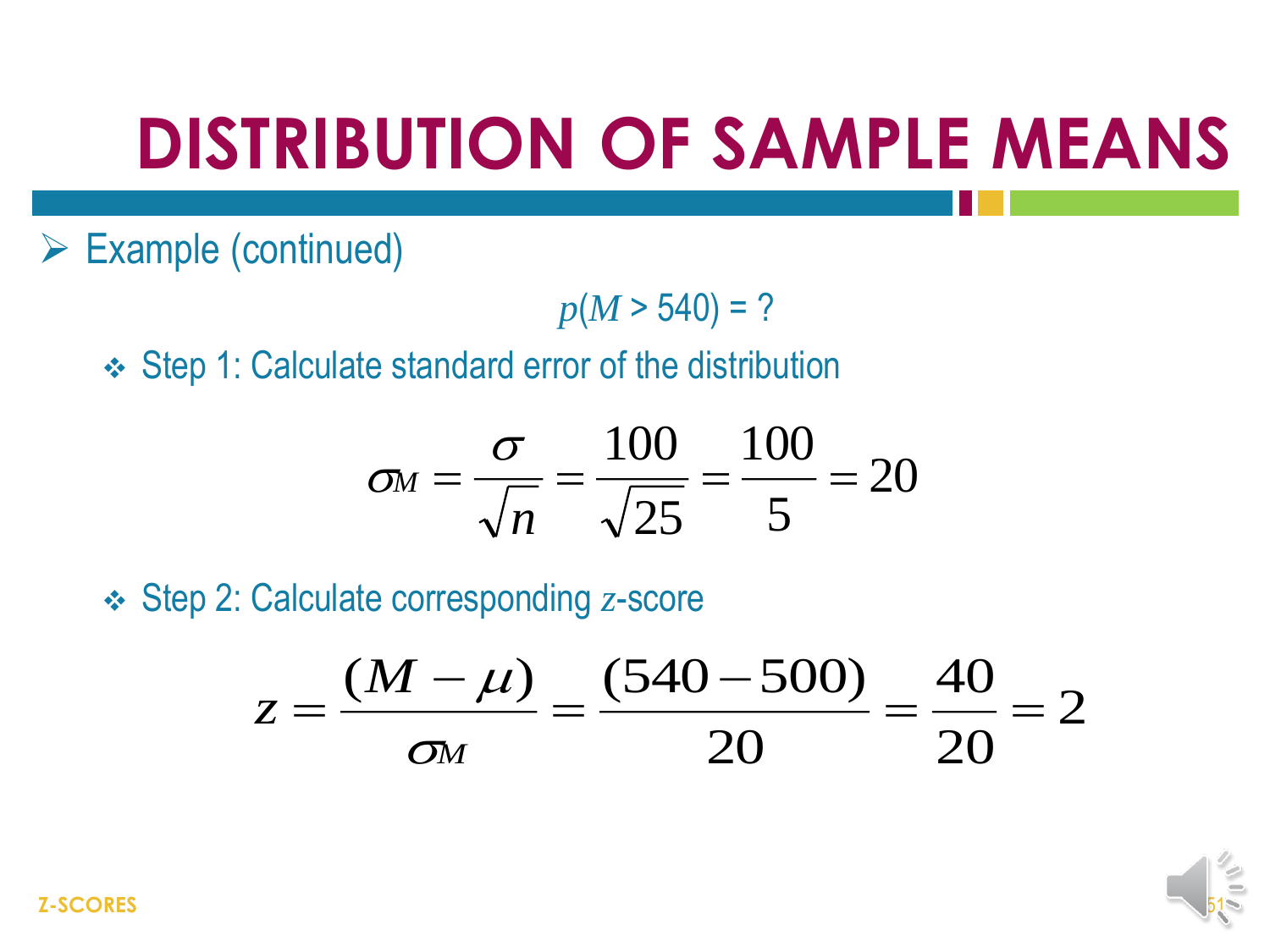$\triangleright$  Example (continued)

 $p(M > 540) = ?$ 

 Step 3: Unit normal table to find correct value of *p* corresponding to shaded area for *z*



*p*(*M* > 540) = .0228

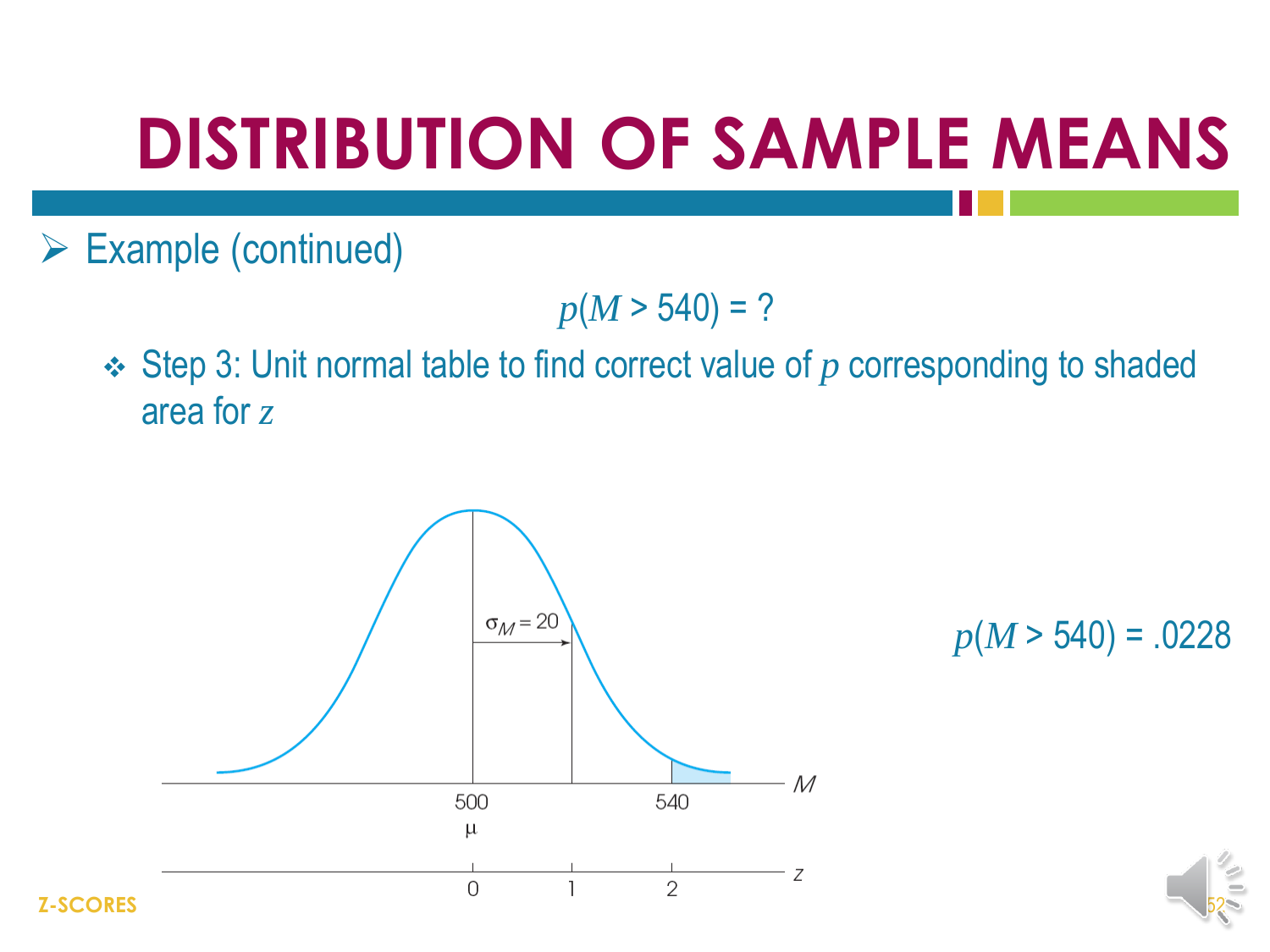- $\triangleright$  Where a sample is located relative to all other possible samples
- Formula

$$
z=\frac{(M-\mu)}{\sigma_M}
$$

- $\triangleright$  Applications
	- $\div$  Probabilities associated with specific means
	- Predict kinds of samples obtainable from a population

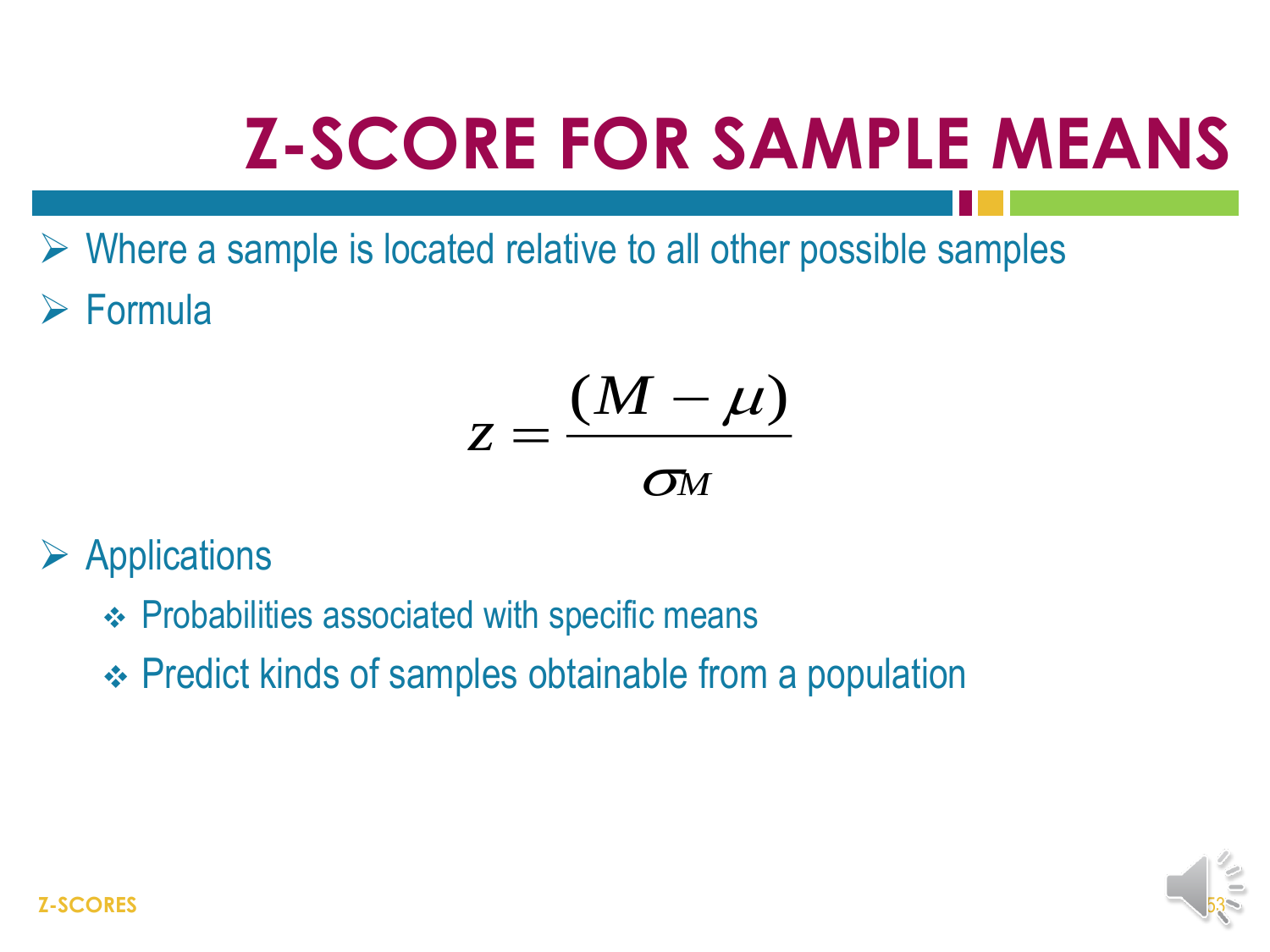- Predict kinds of samples obtainable from a population
- The distribution of SAT scores is normally distributed with a mean of *μ* = 500 and a standard deviation of  $\sigma = 100$ . Determine what kind of sample mean is likely to be obtained as the average SAT score for a random sample of *n* = 25 students 80% of the time.

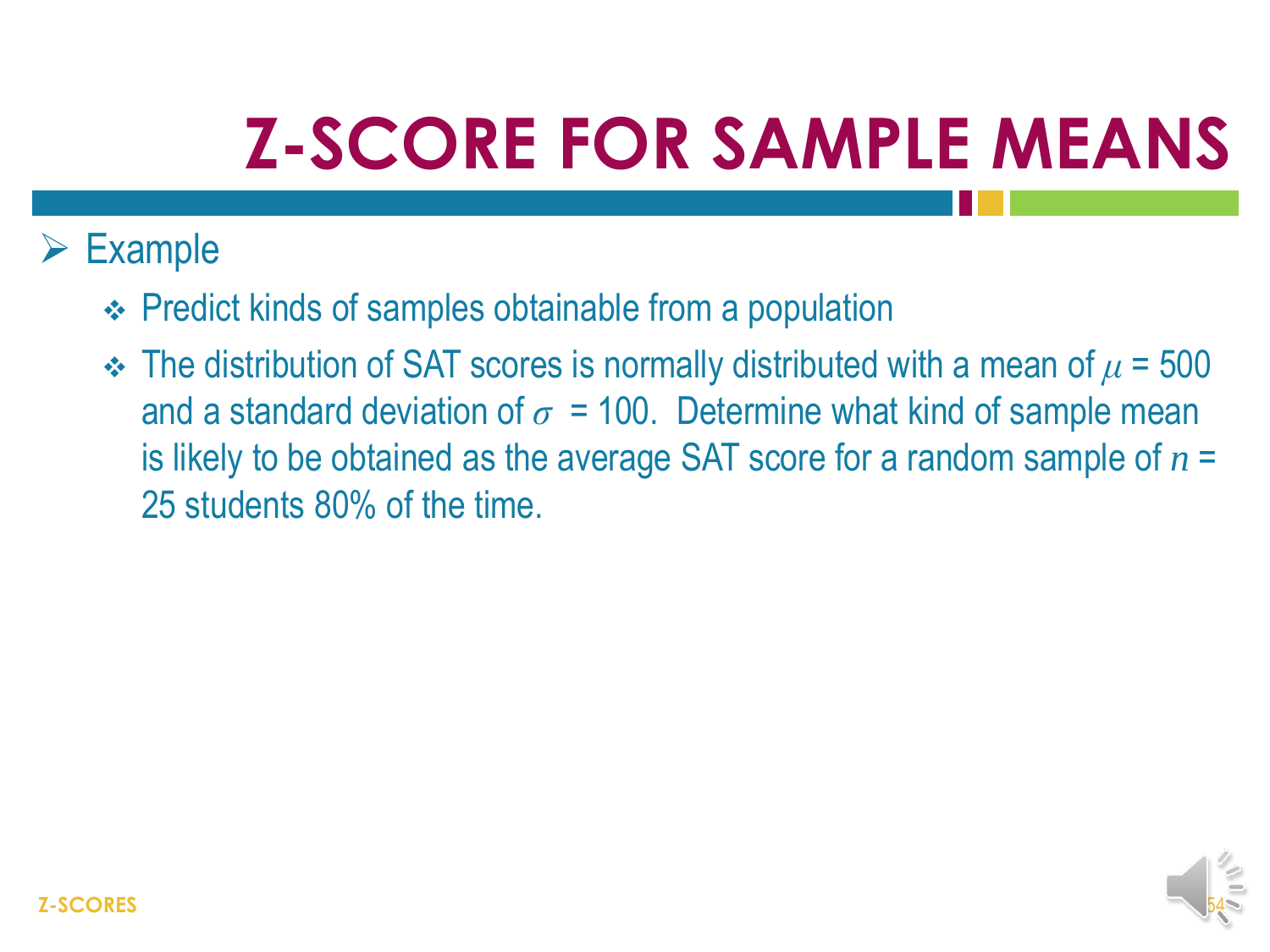#### $\triangleright$  Example (continued)

 Determine what kind of sample mean is likely to be obtained as the average SAT score for a random sample of  $n = 25$  students 80% of the time.